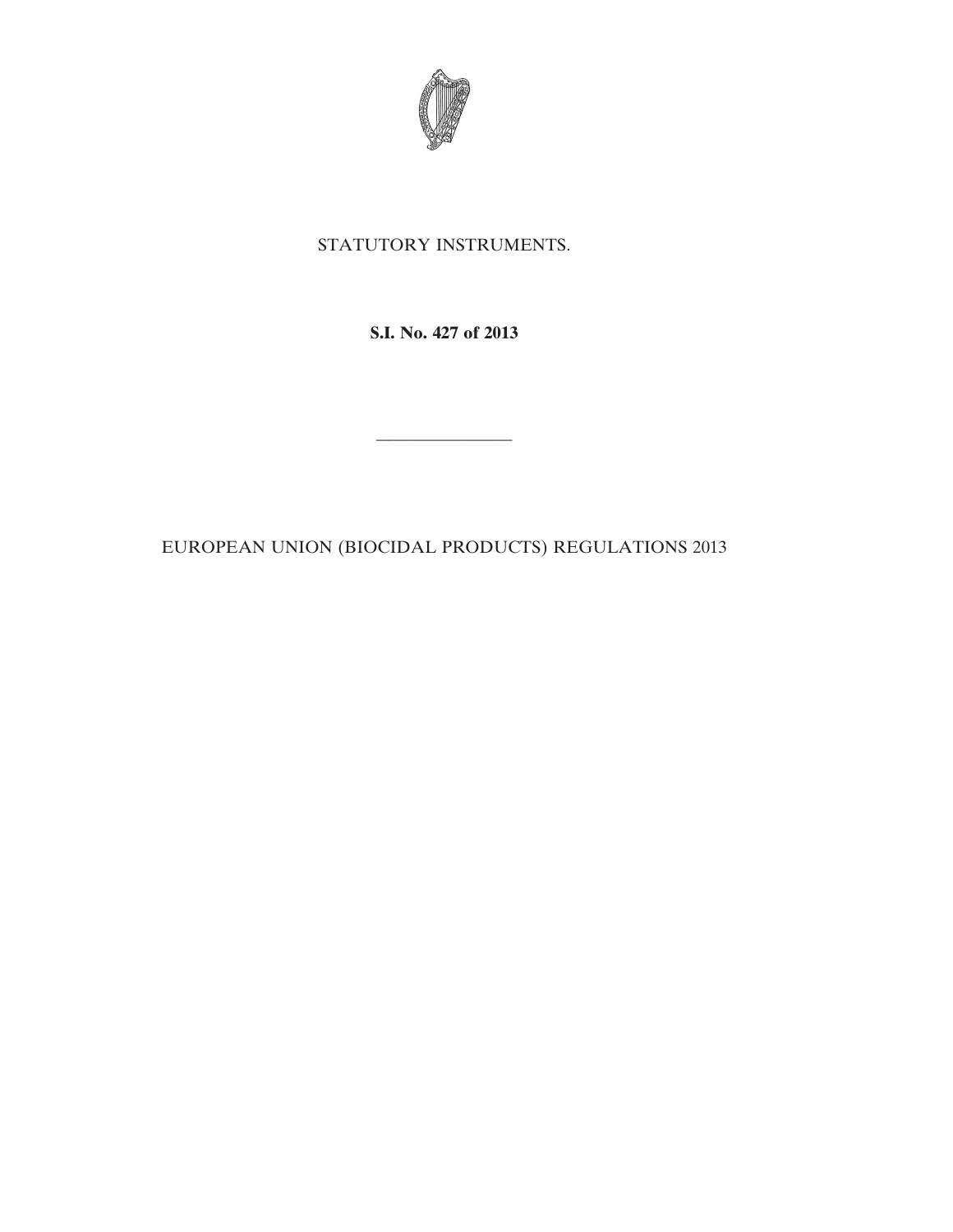# S.I. No. 427 of 2013

### EUROPEAN UNION (BIOCIDAL PRODUCTS) REGULATIONS 2013

I, SIMON COVENEY, Minister for Agriculture, Food and the Marine, in exercise of the powers conferred on me by section 3 of the European Communities Act 1972 (No. 27 of 1972), for the purpose of giving effect to Regulation (EU) No 528/2012 of the European Parliament and of the Council of 22 May 20121 , Commission Implementing Regulation (EU) No 354/2013 of 18 April 2013<sup>2</sup>, Commission Implementing Regulation (EU) No 414/2013 of 6 May 2013<sup>3</sup>, Commission Delegated Regulation (EU) No 736/2013 of 17 May 2013<sup>4</sup>, Commission Implementing Regulation (EU) No 564/2013 of 18 June 2013<sup>5</sup>, Commission Delegated Regulation (EU) No 837/2013 of 25 June 20136 and Regulation (EC) No 1185/2009 of the European Parliament and of the Council of 25 November 2009<sup>7</sup> as amended by Commission Regulation (EU) No 656/2011 of 7 July 20118 hereby make the following regulations:

#### Part 1

#### PRELIMINARY AND GENERAL

#### *Citation*

1. These Regulations may be cited as the European Union (Biocidal Products) Regulations 2013.

### *Interpretation*

2. (1) In these Regulations—

"authorised officer" means—

- (*a*) a person who immediately before the making of these Regulations was an authorised officer under the European Communities (Authorisation, Placing on the Market, Use and control of Biocidal Products) Regulations 2001 (S.I. No. 625 of 2001),
- (*b*) a person appointed under Regulation 27,
- (*c*) a member of the Garda Síochána, or
- (*d*) an officer of Customs and Excise;

 OJ No. L 167, 27.6.2012, p.1 OJ No. L 109, 19.4.2013, p. 4 OJ No. L 125, 7.5.2013, p. 4 OJ No. L 204, 31.7.2013, p.25 OJ No. L 167, 19.6.2013, p.17 OJ No. L 234, 3.9.2013, p.1 OJ No. L 324, 10.12.2009, p.1 OJ No. L 180, 8.7.2011, p.3

> *Notice of the making of this Statutory Instrument was published in "Iris Oifigiúil" of* 15*th November*, 2013.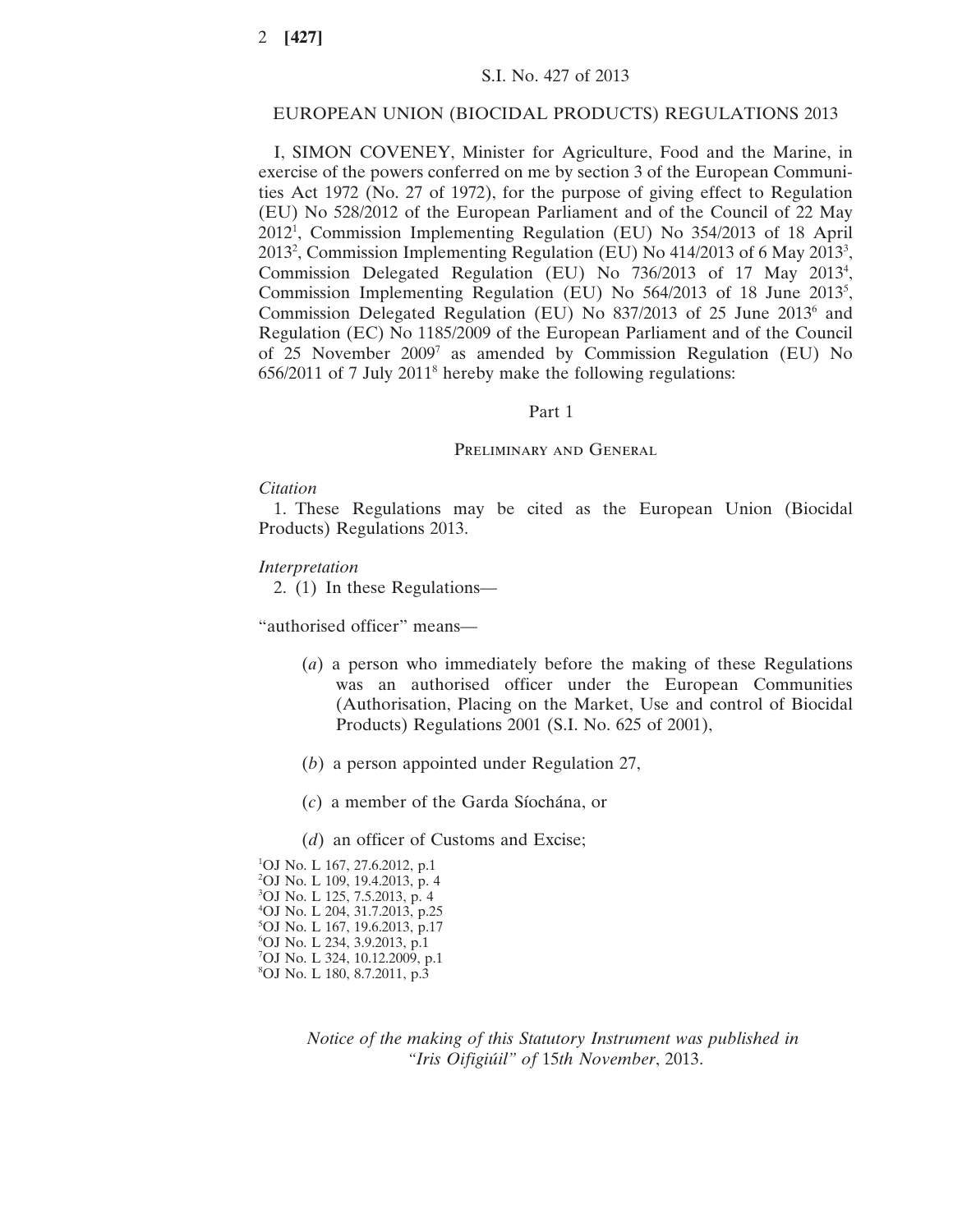"Biocidal Products Regulation" means Regulation (EC) No 528/2012 of the European Parliament and of the Council of 22 May 2012 as amended by Commission Implementing Regulation (EU) No 354/2013 of 18 April 2013, Commission Implementing Regulation (EU) No 414/2013 of 6 May 2013, Commission Delegated Regulation (EU) No 736/2013 of 17 May 2013, Commission Implementing Regulation (EU) No 564/2013 of 18 June 2013 and Commission Delegated Regulation (EU) No 837/2013 of 25 June 2013;

"Minister" means the Minister for Agriculture, Food and the Marine;

"notification holder" means the person who is responsible for the notification to the Minister that a biocidal product is placed on the market for sale and use in accordance with Regulations 9, 10 and 11;

"premises" includes land (including land under water) with or without buildings, a vehicle (including a boat, ship, hovercraft, aircraft or offshore installation) (being an offshore installation, within the meaning of the Safety, Health and Welfare (Offshore Installations) Act 1987 (No. 18 of 1987)), railway wagon, container or other thing used in connection with, or ancillary to, a thing aforementioned.

(2) A word or expression that is used in the Biocidal Products Regulation and is also used in these Regulations has, in these Regulations, the same meaning as it has in the Biocidal Products Regulations.

### Part 2

### Active Substances

*Active substances*

3. A person shall not use an active substance in a biocidal product unless it is approved in accordance with Chapter II or Chapter III of the Biocidal Products Regulation.

#### Part 3

#### **BIOCIDAL PRODUCTS**

#### *Application for authorisation of a biocidal product*

4. (1) A person shall not place on the market, make available or use a biocidal product unless it is authorised by the Agency or the Minister in accordance with Chapters IV, V, VI, VII and VIII of the Biocidal Products Regulation and Commission Implementing Regulation (EU) No 414/2013 of 6 May 2013.

(2) A person seeking an authorisation to place on the market, make available or use a biocidal product under Chapter IV, V, VI or VII shall apply in a format determined in accordance with Article 79 of the Biocidal Products Regulation with the appropriate fees as determined under Regulation 25.

(3) A person making an application under paragraph (2) shall submit such other information as the Minister considers necessary.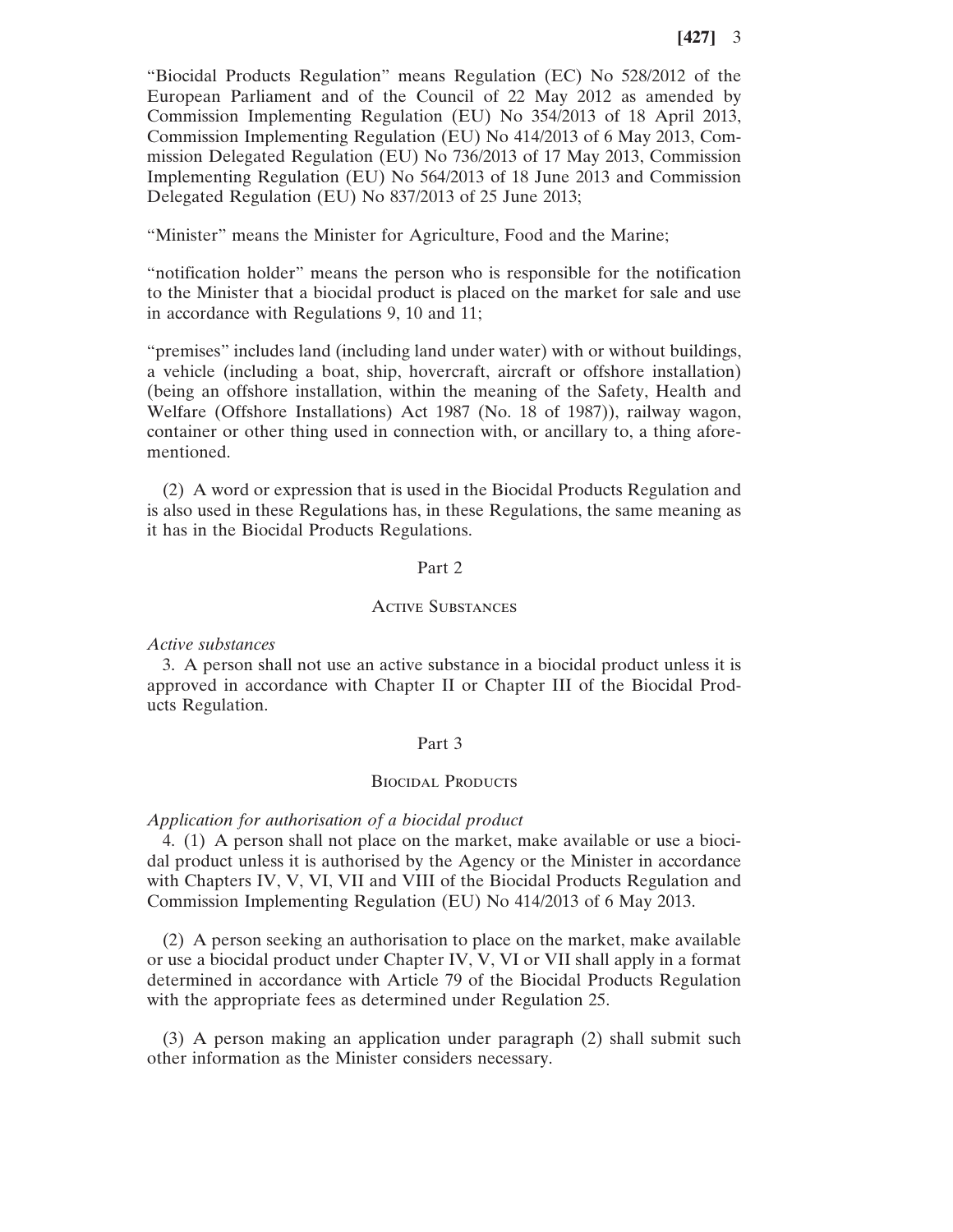(4) The Minister may attach such conditions to an authorisation as the Minister considers appropriate.

### *Certificate of authorisation*

5. Where a biocidal product has been authorised by the Minister under Regulation 4, the Minister may issue a certificate of authorisation containing—

- (*a*) an authorisation number to be known as an IE/BPA number,
- (*b*) where appropriate, a suffix to the authorisation number denoting the biocidal product family,
- (*c*) a summary of the biocidal product characteristics in accordance with Article 22.2 of the Biocidal Products Regulation, and
- (*d*) details of conditions attached by the Minister.

# *Cancellation or amendment of authorisation*

6. (1) An authorisation holder may apply to the Minister to cancel or amend an authorisation of a biocidal product in accordance with Articles 49, 50, 51, 71 and 79 of the Biocidal Products Regulation and Commission Implementing Regulation (EU) 354/2013 of 18 April 2013.

- (2) The Minister may cancel or amend an authorisation—
	- (*a*) in accordance with Article 27, 48 or 88 of the Biocidal Products Regulation,
	- (*b*) where no application for renewal of an authorisation is received, or
	- (*c*) where it appears to the Minister to be expedient for the public good to do so.

(3) Where an authorisation for a product is cancelled, the Minister may determine the grace period for disposal, making available on the market or use of existing stock in accordance with Article 52 of the Biocidal Products Regulation.

#### *Notification under Article 17.6 of Biocidal Products Regulation*

7. (1) A person wishing to place on the market, make available or use a biocidal product in accordance with Article 17.6 of the Biocidal Products Regulation shall apply to the Minister in writing in a format determined by the Minister with the appropriate fee as determined under Regulation 25.

(2) A person making a notification under paragraph (1) shall submit such other information as the Minister considers necessary.

(3) The Minister may attach such conditions to the authorisation for a product notified under Article 17.6 of the Biocidal Products Regulation as the Minister considers appropriate.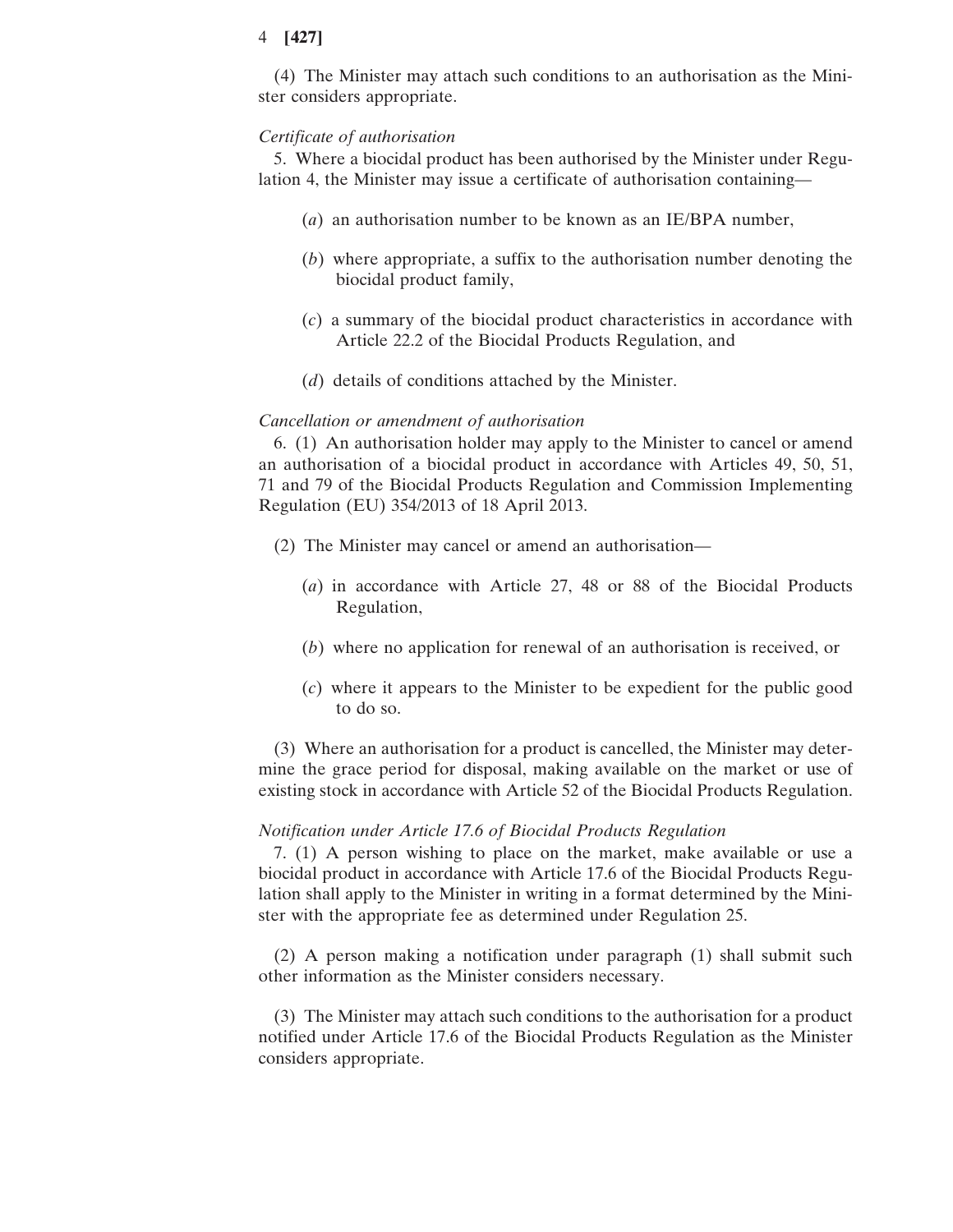### *Notification under Article 27 of Biocidal Products Regulation*

8. (1) A person wishing to place on the market, make available and use a biocidal product in accordance with Article 27 of the Biocidal Products Regulation shall apply to the Minister in writing in a format determined by the Minister with the appropriate fee as determined under Regulation 25.

(2) A person making a notification under paragraph (1) shall submit such other information as the Minister considers necessary.

(3) The Minister may attach such conditions to the authorisation for a product notified under Article 27 of the Biocidal Products Regulation as the Minister considers appropriate.

### *Notification under national measures*

9. (1) A person wishing to place on the market, make available or use a biocidal product containing an existing active substance or substances that have not yet been approved for that product-type based on evaluation under Commission Regulation (EC) No 1451/2007 of 4 December 2007 and where the provisions of Chapters IV, V, VI, VII and VIII of the Biocidal Products Regulation are not yet applicable, shall apply to the Minister in a format determined by the Minister with such information as the Minister requires and an appropriate fee as determined under Regulation 25.

- (2) A person making an application under paragraph (1) shall—
	- (*a*) submit an application for notification before placing on the market, making available or using the biocidal product, and
	- (*b*) submit such other information as the Minister considers necessary.

(3) The Minister may attach such conditions to a notification as the Minister considers appropriate.

*Notification of biocidal products outside scope of Directive 98/8/EC*

10. (1) A person wishing to place on the market, make available or use a biocidal product not covered by the scope of Directive 98/8/EC and where the provisions of Chapters IV, V, VI, VII and VIII of the Biocidal Products Regulation are not yet applicable, shall apply to the Minister in a format determined by the Minister with such information as the Minister requires and an appropriate fee as determined under Regulation 25.

- (2) A person making an application under paragraph (1) shall—
	- (*a*) submit an application for notification of a biocidal product in accordance with the timelines stipulated under Article 93 of the Biocidal Products Regulation, and
	- (*b*) submit such other information as the Minister considers necessary.

(3) The Minister may attach such conditions to a notification as the Minister considers appropriate.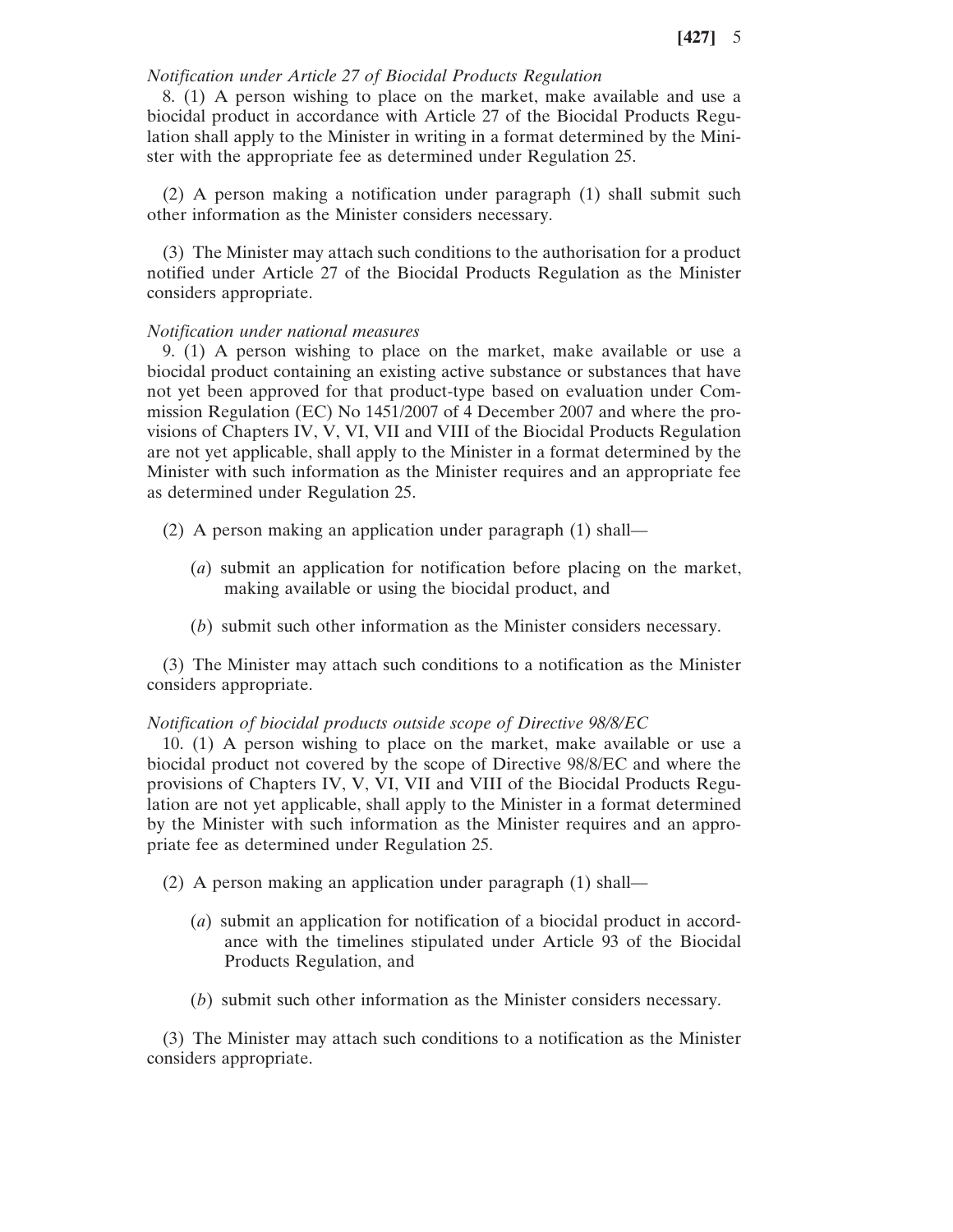### *Cancellation or amendment of notification under national measures*

11. (1) A notification holder who wishes to cancel or amend a notification of a biocidal product notified under Regulation 9 or 10 shall apply to the Minister to do so.

(2) A person making an application under paragraph (1) shall apply to the Minister in a format determined by the Minister with such information as the Minister requires and an appropriate fee as determined under Regulation 25.

(3) The Minister may withdraw or amend a notification issued under Regulation 9 or 10 where it appears to the Minister that a condition of the notification is not being adhered to or it is in the public interest to do so.

(4) Where a notification for a product is cancelled, the Minister may determine the grace period for disposal, making available on the market or use of existing stock.

#### Part 4

### Biocidal Product Permits

### *Application for parallel trade permit*

12. (1) A person shall not place on the market, make available or use a biocidal product unless that person has a permit issued in accordance with Chapter X of the Biocidal Products Regulation (referred to as "parallel trade permit").

(2) A person seeking a parallel trade permit under Chapter X of the Biocidal Products Regulation shall apply to the Minister for a parallel trade permit in a format determined by the Minister with the appropriate fee as determined under Regulation 25.

(3) A person making an application under paragraph (2) shall comply with Article 53.4 of the Biocidal Products Regulation and shall submit such other information as the Minister considers necessary.

(4) The Minister may attach such conditions to a permit as the Minister considers appropriate.

### *Parallel trade permit*

13. (1) Where a parallel trade permit has been issued for a biocidal product by the Minister under Regulation 12, the Minister may issue a permit containing—

- (*a*) a number to be known as an IE/BPA number, and
- (*b*) details of conditions attached by the Minister.

#### *Withdrawal, cancellation or amendment of parallel trade permit*

14. (1) The Minister, where it appears to him or her that a condition of the parallel trade permit is not being adhered to or it is in the public interest to do so, may—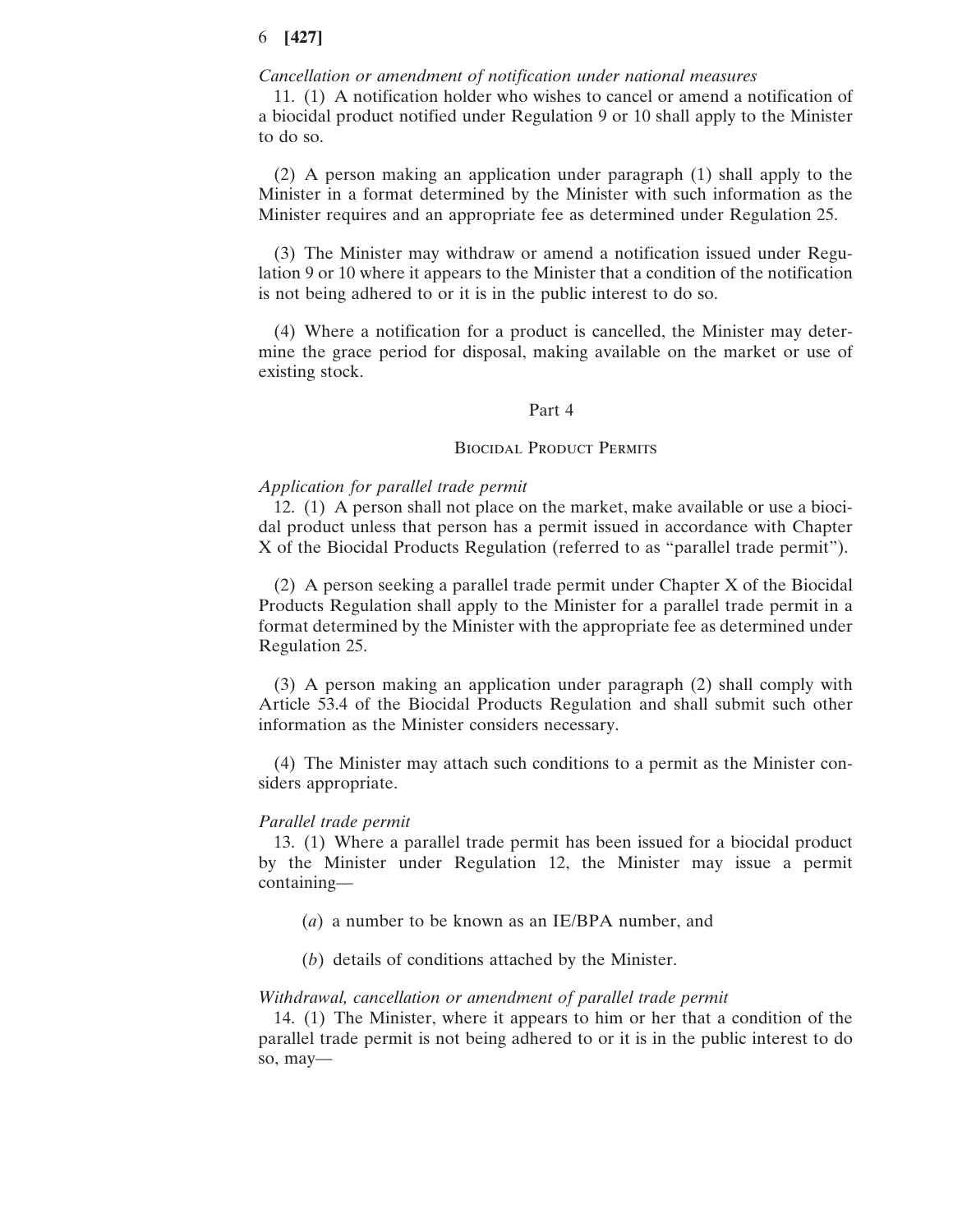- (*a*) withdraw a parallel trade permit in accordance with Article 53 of the Biocidal Products Regulation, or
- (*b*) cancel or amend a parallel trade permit in accordance with Chapter IX of the Biocidal Products Regulation.

(2) The Minister may, on withdrawal or amendment of a parallel trade permit, determine the grace period for disposal, making available on the market or use of existing stock.

### *Application for trial permit*

15. (1) A person shall not undertake an experiment, test, trial or a programme of experiments, tests or trials unless that person has a trial permit issued in accordance with Article 56 of the Biocidal Products Regulation.

(2) A person seeking a trial permit under Article 56 shall apply to the Minister in writing in a format determined by the Minister with the appropriate fee as determined under Regulation 25.

(3) A person making an application under paragraph (2) shall comply with Article 56 of the Biocidal Products Regulation and shall submit such other information as the Minister considers necessary.

(4) The Minister may attach such conditions to a permit as the Minister considers appropriate.

#### *Trial permit*

16. Where a trial permit has been issued by the Minister under Regulation 15, the Minister may issue a permit containing—

- (*a*) a trial permit number, and
- (*b*) details of conditions attached by the Minister.

#### *Withdrawal, cancellation or amendment of trial permit*

17. The Minister may withdraw, cancel or amend a trial permit issued under Regulation 15 where it appears to the Minister that a condition of the trial permit is not being adhered to or it is in the public interest to do so.

#### Part 5

#### **REGISTERS**

#### *Register of users and manufacturers of biocidal products*

18. (1) The Minister may establish a register of users of professional biocidal products for the purposes of Article 17.5 of the Biocidal Products Regulation.

(2) The Minister may establish a register of manufacturers or persons who make available biocidal products for the purposes of Article 65 of the Biocidal Products Regulation.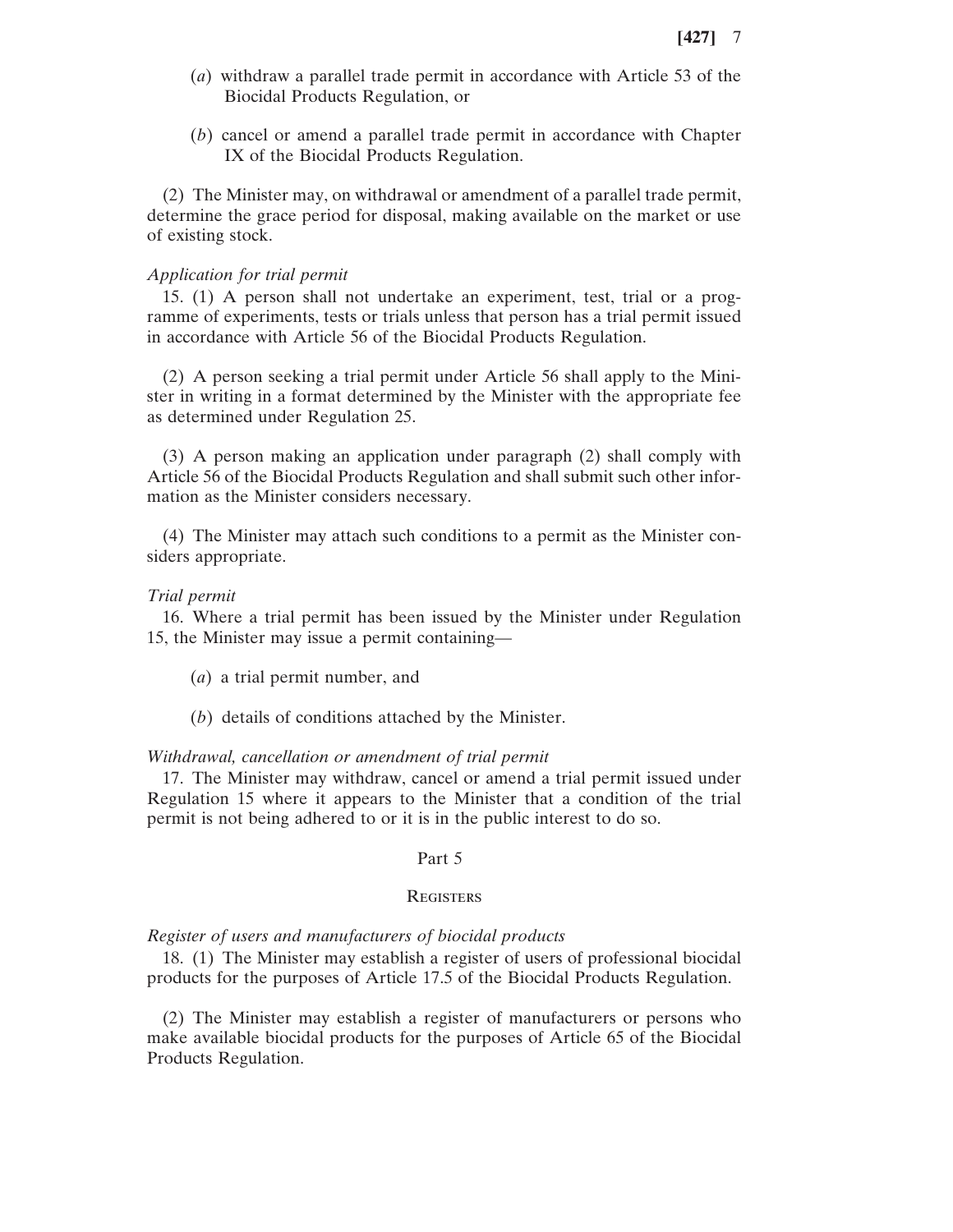### *Product Register*

19. (1) The Minister may establish a register of authorised, notified and permitted biocidal products to be known as the "Biocidal Products Register" (hereinafter referred to as the "Product Register").

(2) The Minister may enter an authorised, notified or permitted biocidal product in the Product Register.

(3) The Minister may publish the Product Register in a manner as he or she determines appropriate.

(4) Subject to paragraph (5), the Minister may remove a biocidal product from the Product Register when—

- (*a*) the product is no longer authorised, notified or permitted,
- (*b*) the fees for maintaining the Register are not paid, or
- (*c*) it appears to the Minister to be expedient to do so.

(5) The Minister may, in respect of any biocidal product removed from the Product Register in accordance with paragraph (4), determine a grace period for disposal, making available on the market or use of existing stock.

*Placing on market, making available or use of biocidal products in Product Register*

20. (1) A person shall not place on the market, make available or use a biocidal product unless that product is entered in the Product Register or is subject to a grace period determined under Regulation 19 (5).

(2) A person shall not use a biocidal product unless it has been placed on the market or made available on the market in accordance with paragraph (1) or it has been granted a trial permit in accordance with Regulation 15.

### Part 6

### Biocidal Products Ancillary Rules

### *Advertising*

21. A person shall not advertise biocidal products other than—

- (*a*) authorised, notified or permitted under Regulations 4, 7, 8, 9, 10 or 12,
- (*b*) in accordance with Article 72 of the Biocidal Products Regulation, and
- (*c*) in accordance with any guidelines issued by the Minister.

#### *Records*

22. (1) A person referred to in Article 65.2 and Article 68.1 of the Biocidal Products Regulation shall maintain records in accordance with those Articles and such other records as the Minister may determine.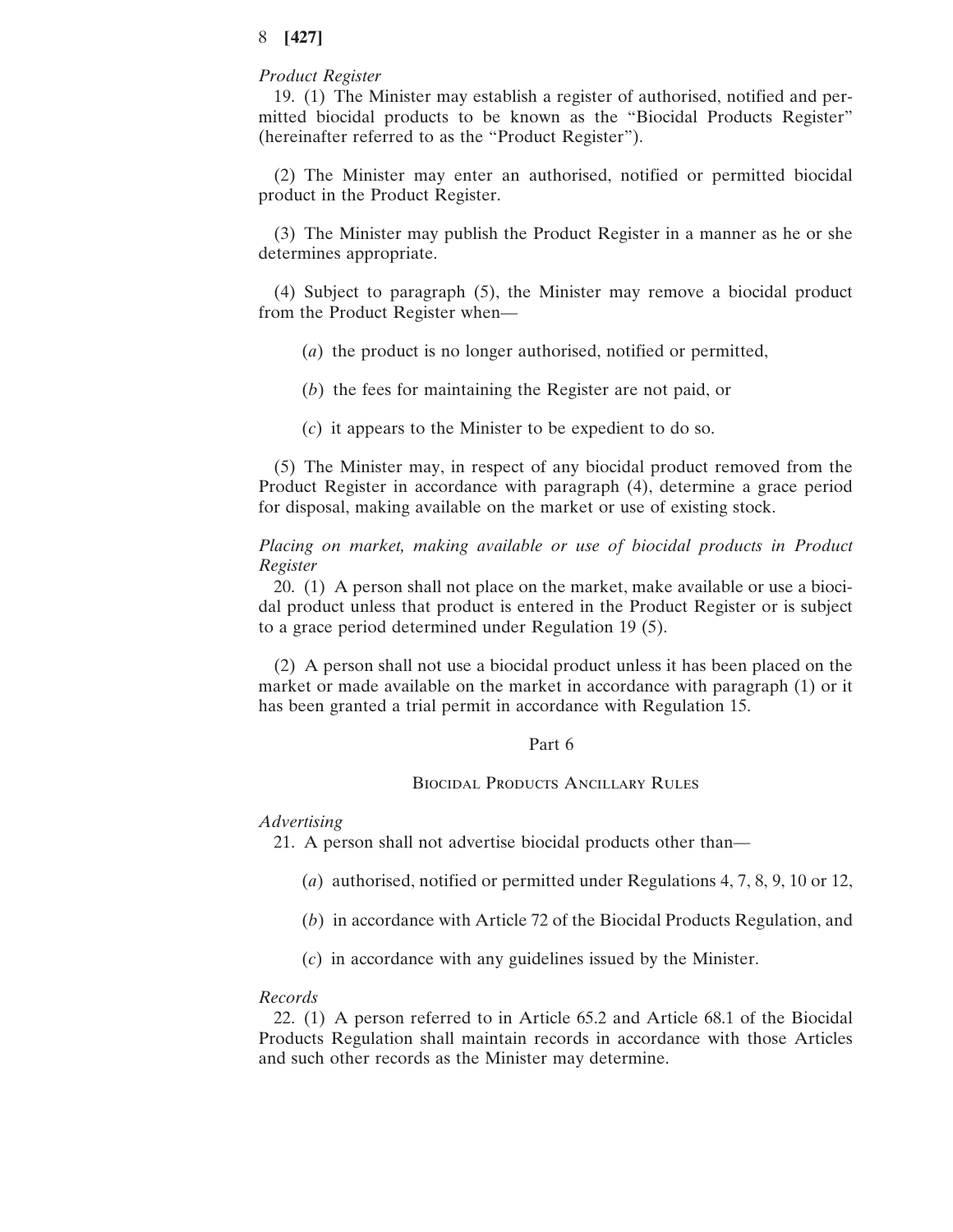(2) A person on the register established under Regulation 18 and 19 shall maintain such records as determined by the Minister.

*Statistics*

23. A person, who—

(*a*) manufactures, or

(*b*) moves in or out of the State

a biocidal product, shall when requested, complete a statistical return on his or her activities in any particular year in a format determined by the Minister.

#### Part 7

#### ARTICLES TREATED WITH BIOCIDAL PRODUCTS

#### *Placing on the market of treated articles*

24. (1) A person wishing to place on the market a treated article shall do so in accordance with Article 58 and 94 of the Biocidal Products Regulation.

(2) The Minister may establish further procedures and labelling requirements for the application of Article 58 of the Biocidal Products Regulation.

(3) A person placing a treated article on the market under paragraph (1) shall submit such other information as the Minister considers necessary.

#### Part 8

### **FEES**

*Fees*

25. (1) The Minister shall charge a fee for a service or act undertaken for the purposes of these Regulations or the Biocidal Products Regulation as the Minister may, from time to time, determine based on the principles set out in Article 80 of the Biocidal Products Regulation.

(2) The Minister may not consider an application for a service or act under these Regulations or the Biocidal Products Regulation unless the appropriate fee is paid in accordance with this Regulation or Commission Implementing Regulation (EU) No 564/2013 as the case may be.

(3) The Minister may charge a fee to place and maintain a biocidal product on the Product Register.

(4) A fee, as determined by the Minister, for maintaining a biocidal product on the Product Register shall be paid for all biocidal products no later than 31st December in the year prior to the year in respect of which the payment is made or by such other date as the Minister may from time to time determine (in this Regulation referred to as "the due date").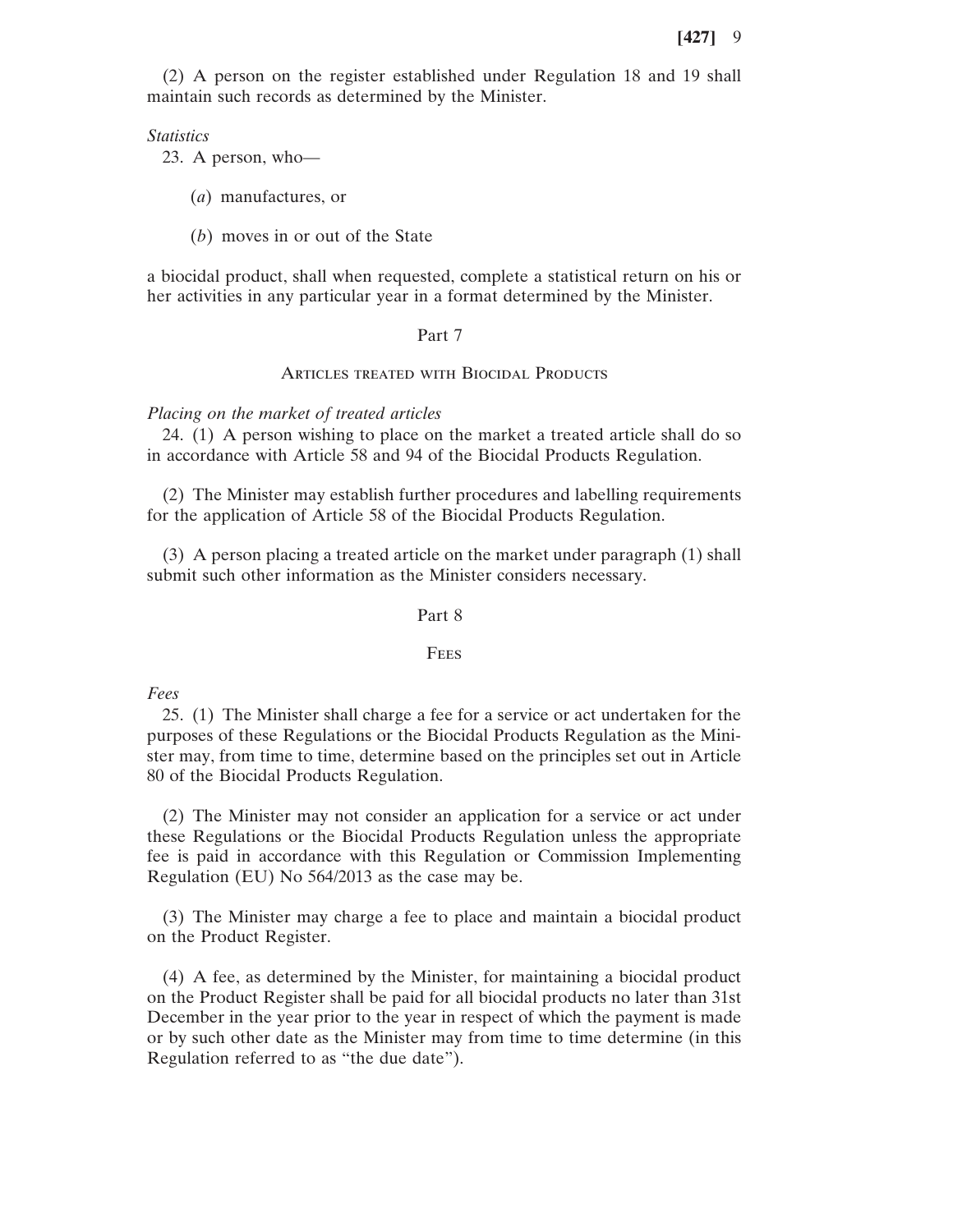(5) The Minister may remove a biocidal product from the Product Register where a fee due under paragraph (4) is not paid by the due date.

(6) The Minister may reinstate a biocidal product on the Product Register if the fee due under paragraph (4) is paid to the Minister with such other costs as the Minister considers appropriate.

(7) The Minister may waive a fee in whole or in part where the Minister is of the view that it is appropriate to do so.

(8) An application for a waiver of a fee shall be in such form and contain such particulars as the Minister may require.

### Part 9

### Exceptional authorisations

*Authorisations of biocidal products under Article 55 of Biocidal Products Regulation*

26. (1) The Minister may permit the making available on the market or use of a biocidal product if it is necessary for public health, animal health or the environment in accordance with Article 55.1 of the Biocidal Products Regulation.

(2) The Minister may permit a provisional authorisation of a biocidal product containing a new active substance in accordance with Article 55.2 of the Biocidal Products Regulation.

### Part 10

# Authorised Officers

### *Appointment of authorised officers*

27. (1) The Minister may appoint such and so many persons as he or she thinks fit to be authorised officers for the purpose of these Regulations.

(2) A warrant of appointment as an authorised officer shall be issued to every person appointed under this Regulation and when exercising a function conferred on that person as an authorised officer such person shall, if requested by a person affected, produce the warrant or evidence that he or she is such an officer or person.

(3) The Minister may terminate the appointment of an authorised officer appointed by him or her, whether or not the appointment was for a fixed period.

(4) An appointment as an authorised officer ceases—

(*a*) if it is terminated pursuant to paragraph (3),

(*b*) if it is for a fixed period, on the expiry of that period, or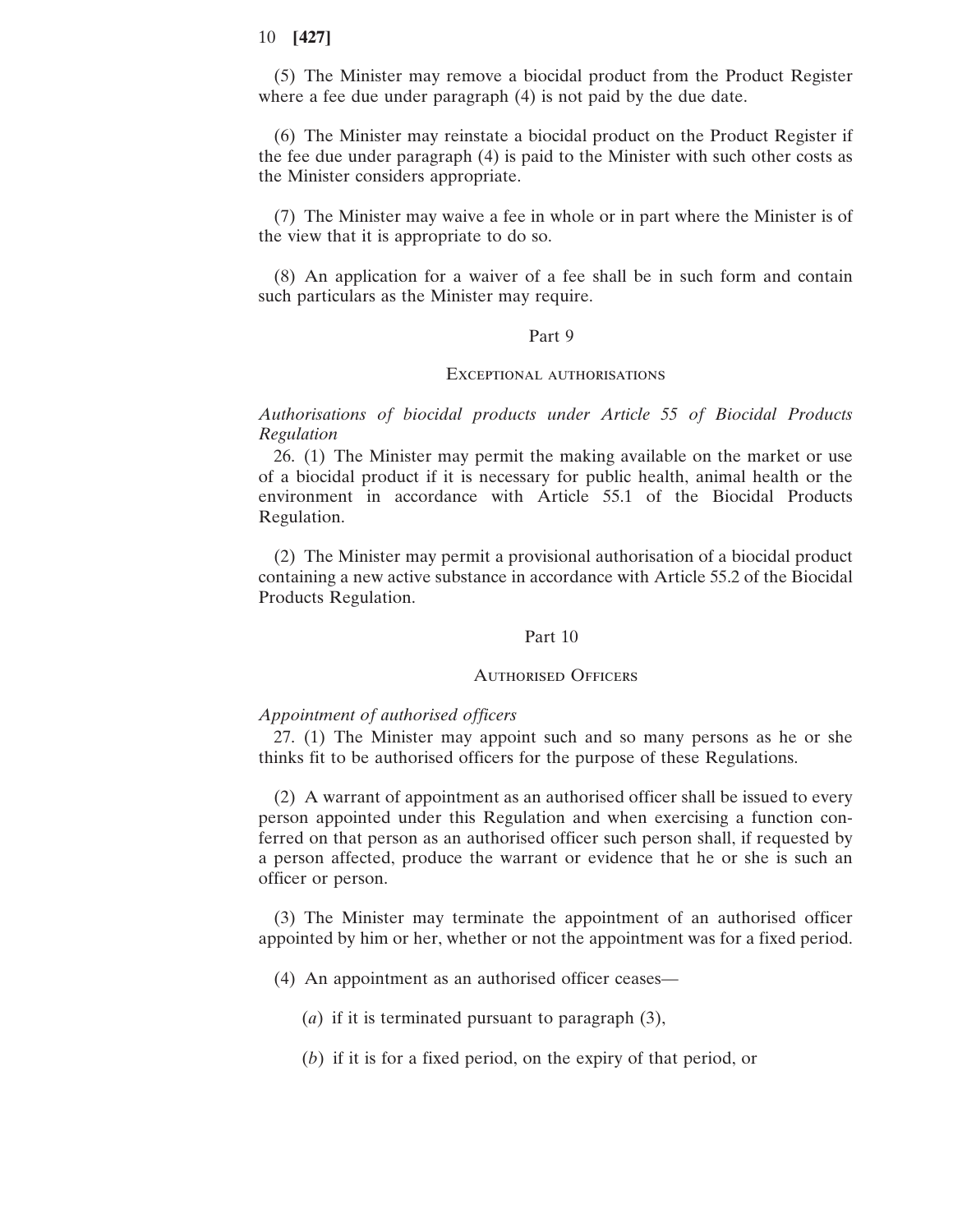(*c*) if the person appointed is an officer of the Minister, on the person ceasing to be such an officer.

(5) Nothing in paragraph (4) shall be construed so as to prevent the Minister from reappointing as an authorised officer a person to whom that paragraph related.

#### *Functions of authorised officer*

28. (1) For the purposes of these Regulations or the Biocidal Products Regulation, an authorised officer may—

- (*a*) enter and inspect, at all reasonable times, a premises of which he or she has reasonable grounds for believing that—
	- (i) a biocidal product or treated article is, may be or has been present,
	- (ii) a record relating to a biocidal product or treated article is, may be or has been present,
	- (iii) equipment or machinery used in connection with a biocidal product or treated article is, may be or has been present, or
	- (iv) take, without making a payment, a sample from or of a biocidal product, treated article, production batch sample or other thing as he or she may reasonably require and carry out or cause to be carried out on the sample such tests, analyses, examinations or inspections as he or she considers necessary or expedient,
- (*b*) examine a biocidal product or treated article,
- (*c*) inspect a vehicle, vessel, aircraft, container, equipment, machinery or other thing used in connection with a biocidal product or treated article and require a person in charge or control of such a thing to refrain from moving it,
- (*d*) require the owner or person in charge of a premises to produce to the officer such records (and in the case of a record stored in non-legible form, produce to him or her a copy in a legible form) that are in the person's possession or procurement, or under the person's control, as the officer may reasonably require,
- (*e*) require the name and address of a person, including the owner or person in possession or control of a biocidal product, treated article or other thing, or
- (*f*) inspect and take copies of any record (including a legible reproduction of one stored in non-legible form) or extracts from the record that the officer finds or is produced to him or her during an inspection.
- (2) Where an authorised officer has reasonable grounds for believing that—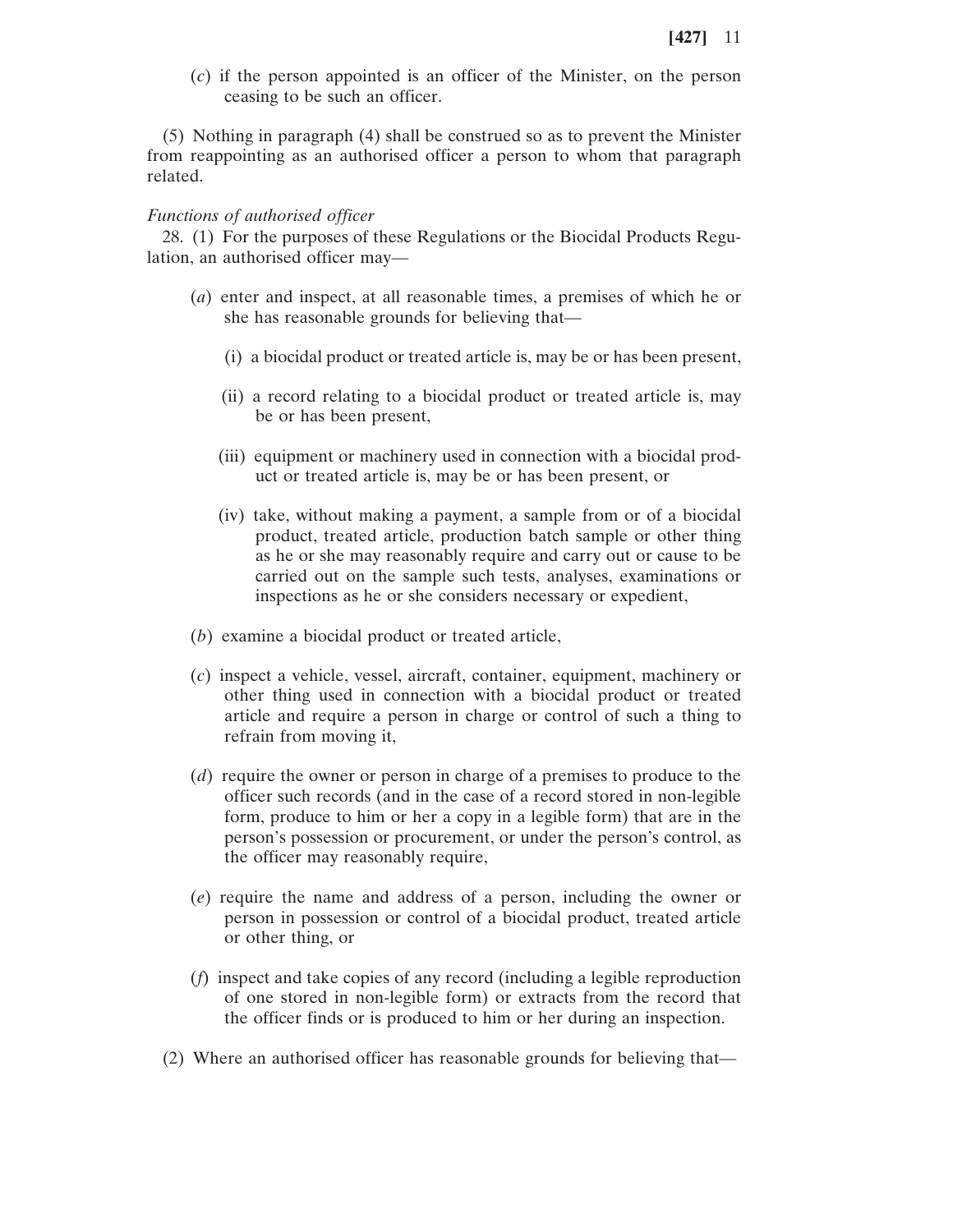- 12 **[427]**
	- (*a*) there is a risk from a biocidal product, treated article or a product represented as such a product,
	- (*b*) an offence is being or has been committed under these Regulations or the Biocidal Products Regulation, or
	- (*c*) evidence of a matter referred to in subparagraphs (*a*) or (*b*), or an offence or contravention to which subparagraphs (*a*) or (*b*) relates may be, is or has been on a premises,

the officer may, in addition to the functions exercisable by him or her under paragraph (1), do one or more of the following:

- (i) search the premises;
- (ii) if necessary, cause to have stopped, a vehicle, vessel, aircraft, container, equipment, machinery or other thing used in connection with a biocidal product, treated article or a product represented as such a product, and may require it to be moved for inspection to such places he or she directs;
- (iii) stop and, where he or she believes there is or may be evidence on a person of an offence referred to in paragraph (*c*), if the officer is not a member of the Garda Síochána or an officer of Customs and Excise, cause the search of the person in accordance with paragraph  $(6)$ ;
- (iv) give such direction to a person who has a biocidal product, treated article or a product represented as such a product, a vehicle, vessel, container, equipment, machinery or other thing used in connection with a biocidal product or treated article in his or her possession or under his or her control or information relating to such, as the authorised officer may reasonably consider necessary for the purposes of these Regulations and the Biocidal Products Regulation;
- (v) seize and detain a biocidal product, treated article or a product represented as such a product, vehicle, container, equipment, machinery, record or other thing;
- (vi) mark or otherwise identify a biocidal product, treated article or a product represented as such a product, vessel, vehicle, machinery, equipment or other thing used in connection with a biocidal product or treated article or a sample taken under paragraph (2).

(3) An authorised officer may enter, at all reasonable times, a premises to carry out surveys or programmes relating to biocidal products or treated articles.

(4) An authorised officer shall not enter, except with the consent of the occupier, a private dwelling unless he or she has obtained a search warrant under paragraph (14).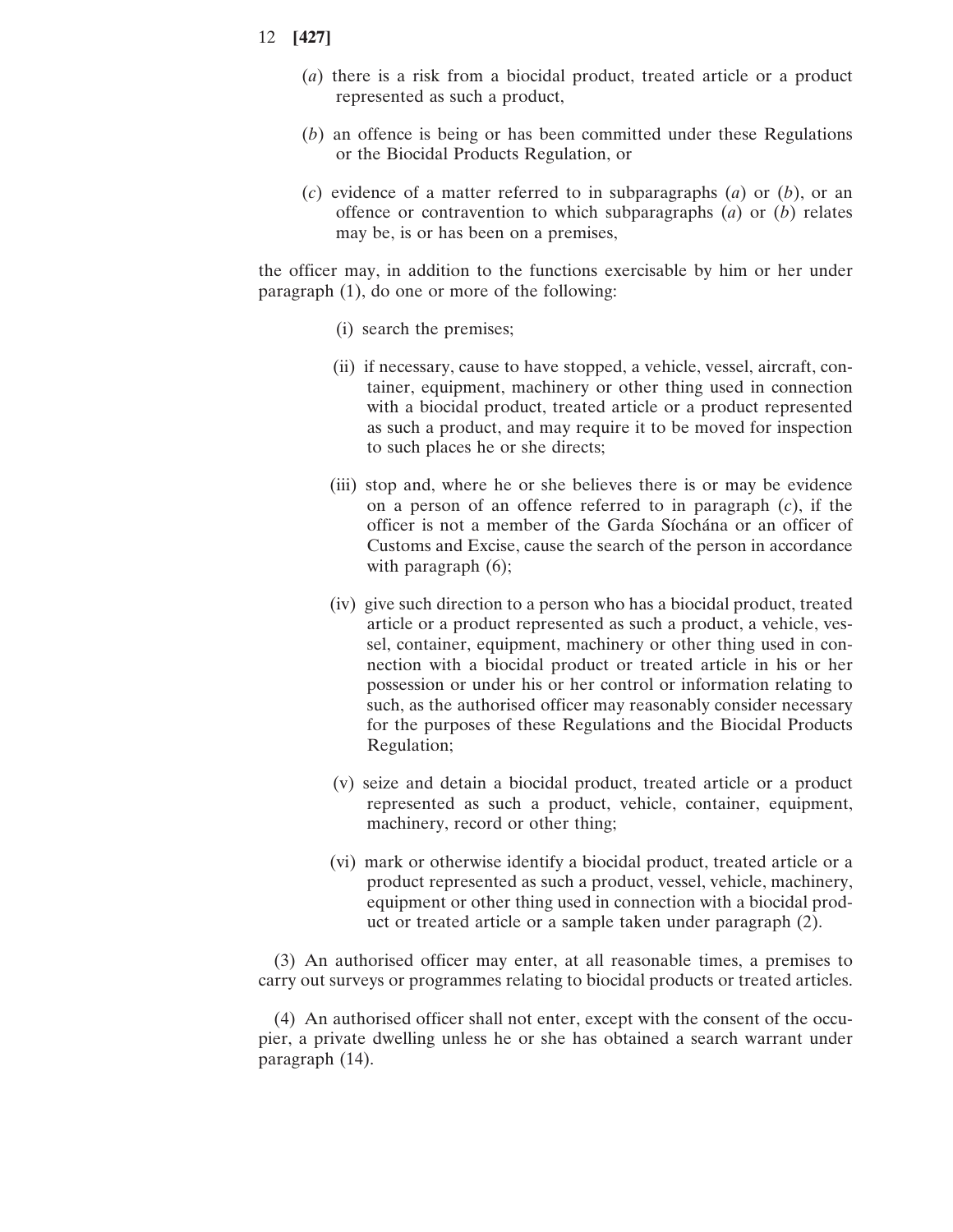(5) Where a member of the Garda Síochána or an officer of Customs and Excise has reasonable grounds for believing that there is evidence on a person of an offence referred to in paragraph  $(2)(b)$ , or upon the request of an authorised officer, the member or officer may without warrant—

- (*a*) search or cause to be searched by such a member or officer the person and, if the member or officer considers it necessary for that purpose, detain the person for such time as is reasonably necessary to carry out the search,
- (*b*) search or cause to be searched by such a member or officer any vehicle in which the member or officer suspects that such substance may be found and for the purpose of carrying out the search, if any such member or officer thinks fit, require the person who is, for the time being, in charge or control of the vehicle to bring it to a stop and when stopped to refrain from moving it or, in case the vehicle is already stationary, to refrain from moving it, or
- (*c*) seize and detain, or cause to be seized and detained by such a member or officer, anything found in the course of a search under this section, which any such member or officer reasonably suspects to be something which might be required as evidence in proceedings for an offence referred to in paragraph (2)(*b*).

(6) Where a member of the Garda Síochána or an officer of Customs and Excise (as the case may be) decides to search or cause to be searched a person under paragraph (5) the member or officer may require the person to accompany that member or officer to either a Garda Síochána station or a customs office for the purpose of being so searched at that station or office.

(7) An authorised officer, when exercising a function under this Regulation, may be accompanied by other persons and may take with him or her, or those persons may take with them, any equipment or materials to assist the officer in the performance of the functions.

(8) An authorised officer may use reasonable force, if necessary, in the exercise of his or her functions under this Regulation.

(9) An authorised officer is not liable in any proceedings for an offence for anything done in the purported exercise of his or her functions under this Regulation if the court is satisfied that the act was done in good faith and that there were reasonable grounds for so doing it.

(10) If, in the course of exercising a function under this Regulation, an authorised officer finds or comes into possession of anything that the officer has reasonable grounds for believing to be evidence of an offence or suspected offence under these Regulations or the Biocidal Products Regulation, it may be seized and retained for use in evidence in criminal proceedings for an offence under these Regulations or the Biocidal Products Regulation.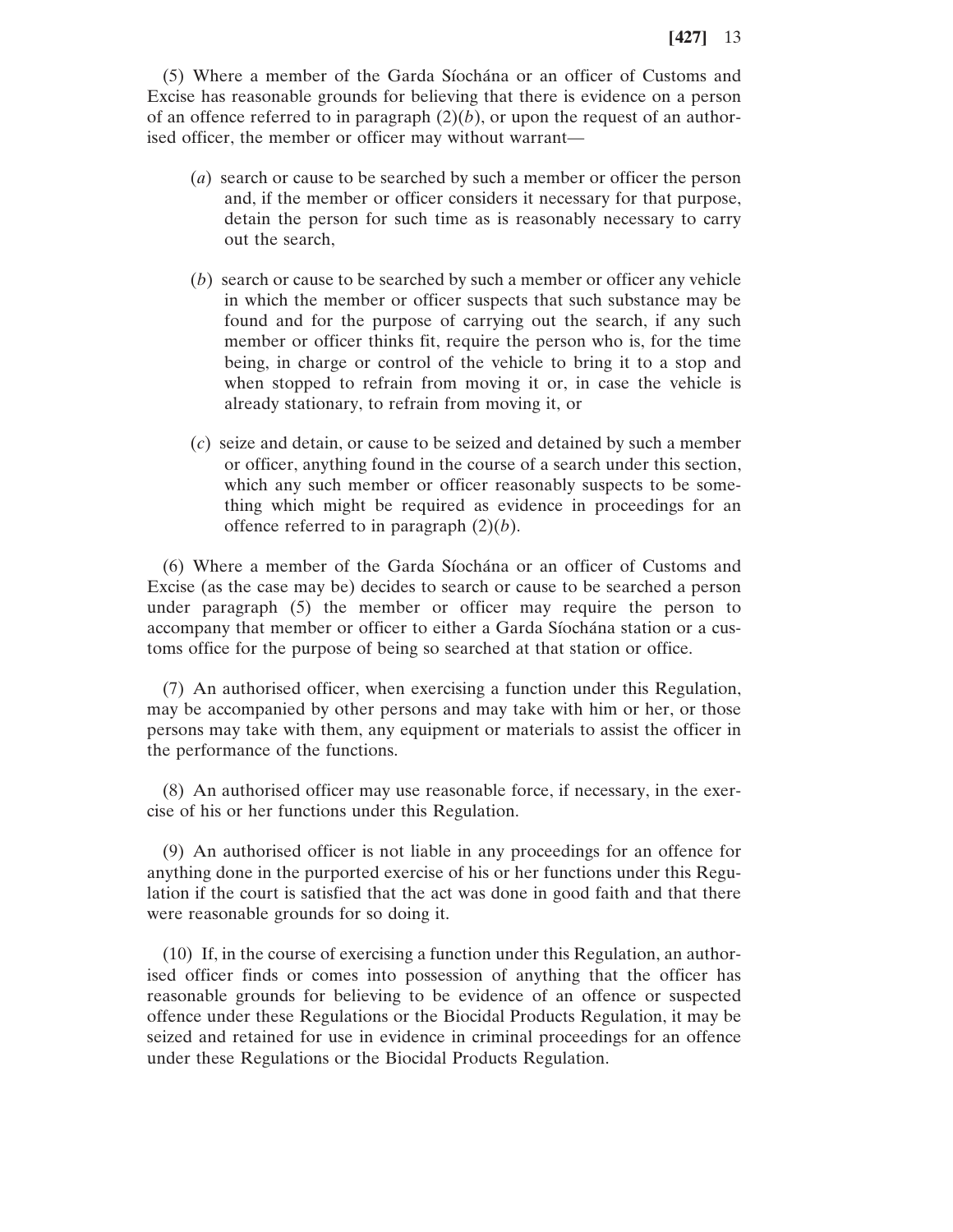(11) An authorised officer who is not a member of the Garda Síochána or an officer of Customs and Excise in uniform, shall not stop a vehicle in a public place for the purposes of paragraph (2), unless he or she is accompanied by such a member.

(12) Nothing in these Regulations shall be construed as affecting a power conferred by another enactment to search, or to stop, seize or detain property, which may be exercised by a member of the Garda Síochána or an officer of Customs and Excise.

(13) Nothing in section 17 of the Industrial and Provident Societies Act 1893 prevents an authorised officer from exercising a function conferred on him or her by these Regulations.

(14) If a judge of the District Court is satisfied by information on oath of an authorised officer that there are reasonable grounds for suspecting-

- (*a*) an offence is being or has been committed under these Regulations or the Biocidal Products Regulation,
- (*b*) evidence of an offence or contravention or intended contravention to which paragraph (*a*) relates may be, is or has been on a premises,
- (*c*) there is or was a biocidal product, treated article or a product represented as such a product, document or other record relating to a biocidal product, treated article, equipment or other thing made, used or adapted for use (including manufacture and transport) in connection with a biocidal product or treated article, or
- (*d*) a document or other record related to a thing to which subparagraph (*a*), (*b*) or (*c*) refers is or may be on the premises,

the judge may issue a search warrant.

(15) A search warrant under this Regulation shall be expressed and operate to authorise a named authorised officer, accompanied by such authorised officers or other persons as the named authorised officer thinks necessary, at any time, within one month from the date of issue of the warrant, on production if so requested of the warrant, to enter (if necessary by use of reasonable force) the premises, vehicle, vessel or aircraft named in the warrant.

(16) If a premises is entered under a warrant issued under this Regulation, an authorised officer so entering may exercise all or any of the functions conferred on an authorised officer under these Regulations.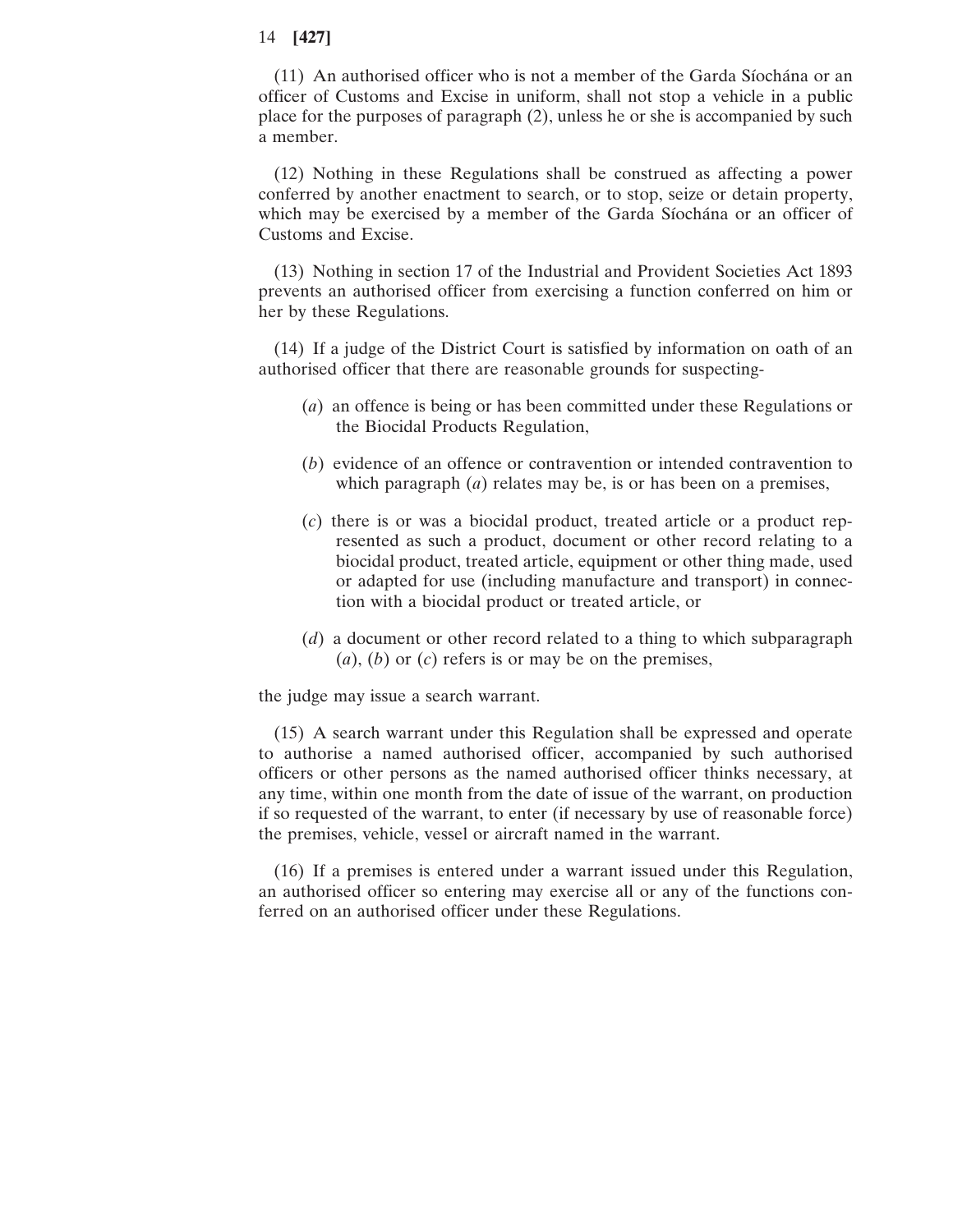# Part 11

### Compliance Notices

### *Compliance Notice*

29. (1) Without prejudice to Regulation 28, if an authorised officer has reasonable grounds to suspect that—

- (*a*) an act of the institutions of the European Communities relating to biocidal products or treated articles is not being or has not been complied with or there are reasons to believe that such an act of the institutions of the European Communities, will not be complied with,
- (*b*) it is necessary for the protection of human health, animal health or welfare, plant health or the environment,
- (*c*) it is necessary, ancillary or supplementary for an act of the institutions of the European Communities in relation to biocidal products and treated articles to have full effect,
- (*d*) an article, material, substance or mixture, animal, animal product, food or feed is or may be contaminated with a biocidal product, treated article or active substance, or
- (*e*) an offence has been committed under these Regulations or the Biocidal Products Regulation,

the authorised officer may serve or cause to be served on the owner or person who appears to be in charge, possession or control of a biocidal product, treated article, material, substance, mixture, premises, vehicle, vessel, animal, animal product, feed or food a notice ("compliance notice") stating that opinion and directing that—

- (i) an animal, animal product, feed or food be dealt with in a manner specified in the notice,
- (ii) a biocidal product, treated article, material, substance, mixture or ingredient for a biocidal product be dealt with in a manner specified in the notice, including its removal from the market,
- (iii) an animal, animal product, feed or food be disposed of or destroyed in a manner (if any) specified in the notice,
- (iv) a biocidal product, treated article, material, substance or mixture be disposed of or destroyed in a manner (if any) specified in the notice,
- (v) a specified operation or activity cease on a premises, vessel or vehicle,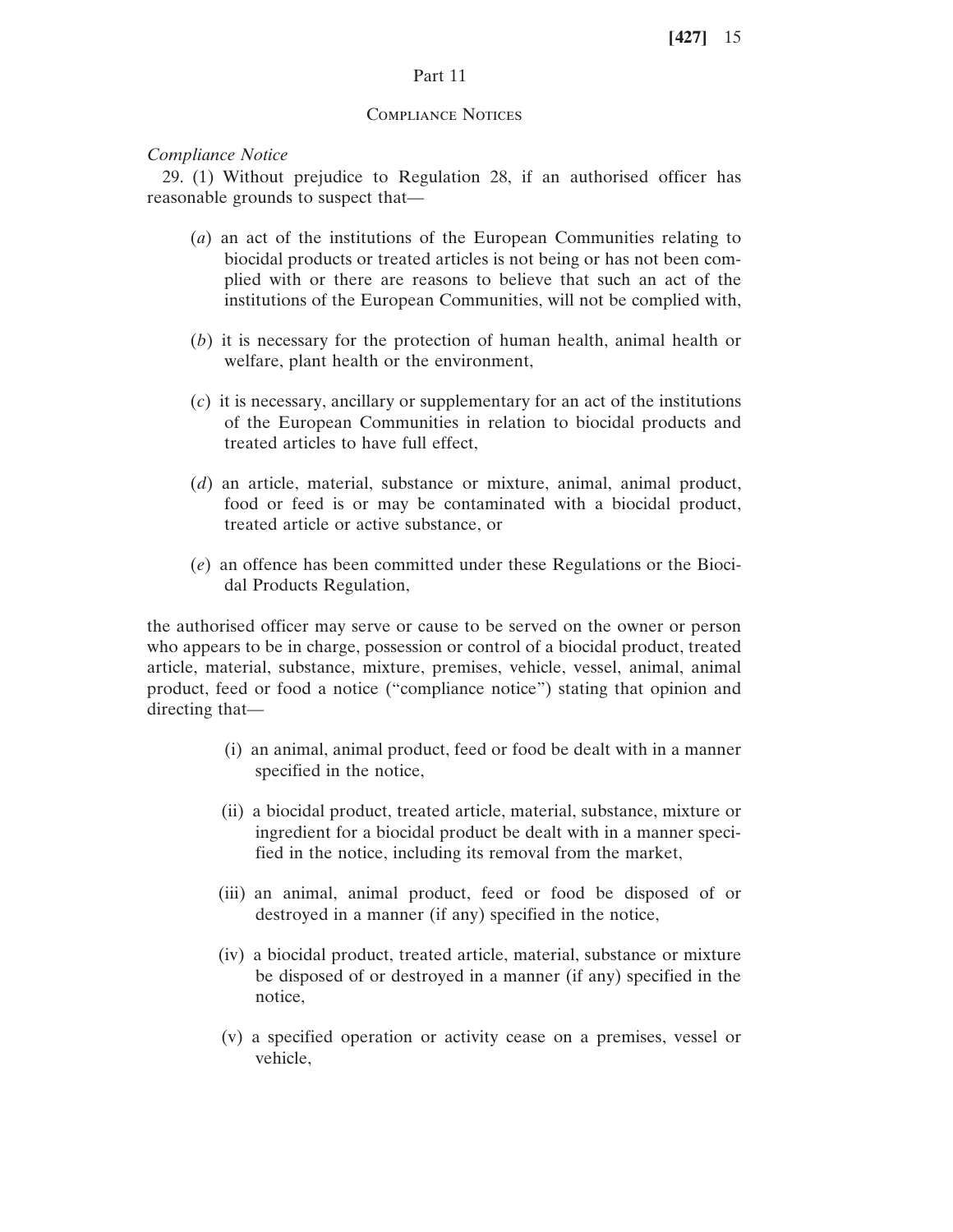- 16 **[427]**
	- (vi) a specified operation or activity take place only in a manner specified in the notice,
	- (vii) a specified operation or activity may only be carried out under and in accordance with such terms and conditions as are specified in the compliance notice, or
	- (viii) records in relation to the aforementioned activities be maintained and submitted to an authorised officer on request.

(2) A person shall comply with a compliance notice or a requirement of a compliance notice unless and until the notice is annulled under paragraphs (4) or (9) as the case may be.

(3) A requirement contained in a compliance notice may specify a time limit within which the notice is to be complied with.

(4) A requirement specified in a compliance notice (in this paragraph referred to as "the earlier compliance notice") may be amended or withdrawn by a further notice in writing and the earlier compliance notice has effect subject to such amendment or withdrawal.

(5) A compliance notice, whether amended under paragraph (4) or not, may require the owner or person in charge of a premises, vehicle, vessel, animal, animal product, feed, food, biocidal product, treated article, material, substance, mixture or ingredient for a biocidal product to choose between one or more of the requirements specified in the compliance notice and that person shall comply with the alternative requirement that he or she chooses.

(6) A person affected by a compliance notice may, within 7 days of service of the compliance notice, apply to the Judge of the District Court having jurisdiction in the District Court District where—

- (*a*) the business is situated, or
- (*b*) the person ordinarily resides

on the grounds that the compliance notice or any term of the compliance notice is not reasonable, having regard to the objectives of the Biocidal Products Regulation or these Regulations (in this Regulation referred to as "an appeal").

(7) An appeal may be heard at any sitting of the District Court within the appropriate District Court Area.

(8) A person making an appeal shall serve notice of the appeal, which shall contain a statement of the grounds upon which it is alleged that the compliance notice or any term of the compliance notice is unreasonable having regard to the objectives of Biocidal Products Regulation or these Regulations, on the Minister at least 2 working days prior to the hearing of the appeal and a copy of the notice of appeal shall be lodged with the appropriate District Court Clerk.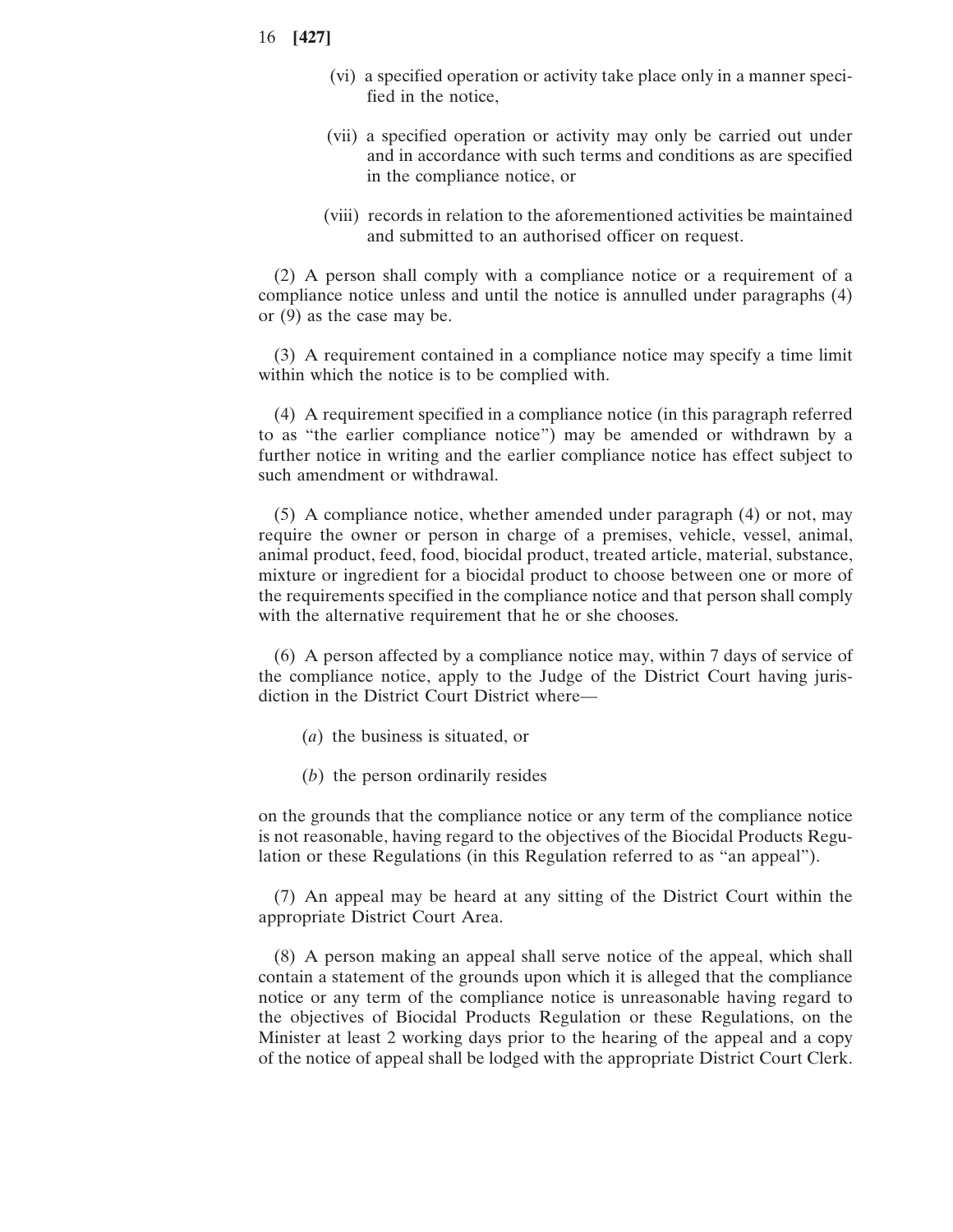(9) On the hearing of an appeal, a Judge of the District Court may confirm, with or without modification, or annul a compliance notice.

(10) A person, including a person on whom a compliance notice is served, shall not-

- (*a*) pending the determination of an appeal, deal with a premises, vehicle, vessel, animal, animal product, plant, plant product, feed, food, biocidal product, treated article, material, substance, mixture or ingredient for a biocidal product to which a compliance notice relates other than under and in accordance with the notice, or
- (*b*) after the appeal, deal with a premises, vehicle, vessel, animal, animal product, feed, food, biocidal product, treated article, material, substance, mixture or ingredient for a biocidal product to which a compliance notice relates other than under and in accordance with the compliance notice or compliance notice as modified.

 $(11)$  If—

- (*a*) a person, by act or omission, fails to comply, whether within the time specified or otherwise, with a compliance notice (including a compliance notice modified in accordance with paragraphs (4) or (9) as the case may be), or
- (*b*) an authorised officer has reasonable cause to suspect—
	- (i) that a compliance notice (including a compliance notice modified in accordance with paragraph (4) or (9) as the case may be), is not or will not be complied with, or
	- (ii) pending the determination of an appeal, a biocidal product, treated article, material, substance, mixture, premises, vessel, vehicle, animal, feed, a feed additive or food to which the compliance notice relates is or will not be dealt with other than in accordance with paragraph (10),

an authorised officer may seize, detain or remove a vehicle, vessel, animal, animal product, feed, food, biocidal product, treated article, material, substance, mixture or ingredient for a biocidal product in a manner that he or she thinks fit and sell or dispose of it in a manner as the authorised officer considers appropriate.

(12) Subject to paragraph (13), the proceeds of the sale or disposal of a vehicle, vessel, animal, animal product, feed, food, biocidal product, treated article, material, substance, mixture or ingredient for a biocidal product under paragraph (11) shall be paid to the owner of a vehicle, vessel, animal, animal product, plant, plant product, feed, food, biocidal product, treated article, material, substance, mixture or ingredient for a biocidal product as soon as may be after such sale or disposal and after a person has satisfied the Minister that he or she is the owner or otherwise entitled to the proceeds of the sale or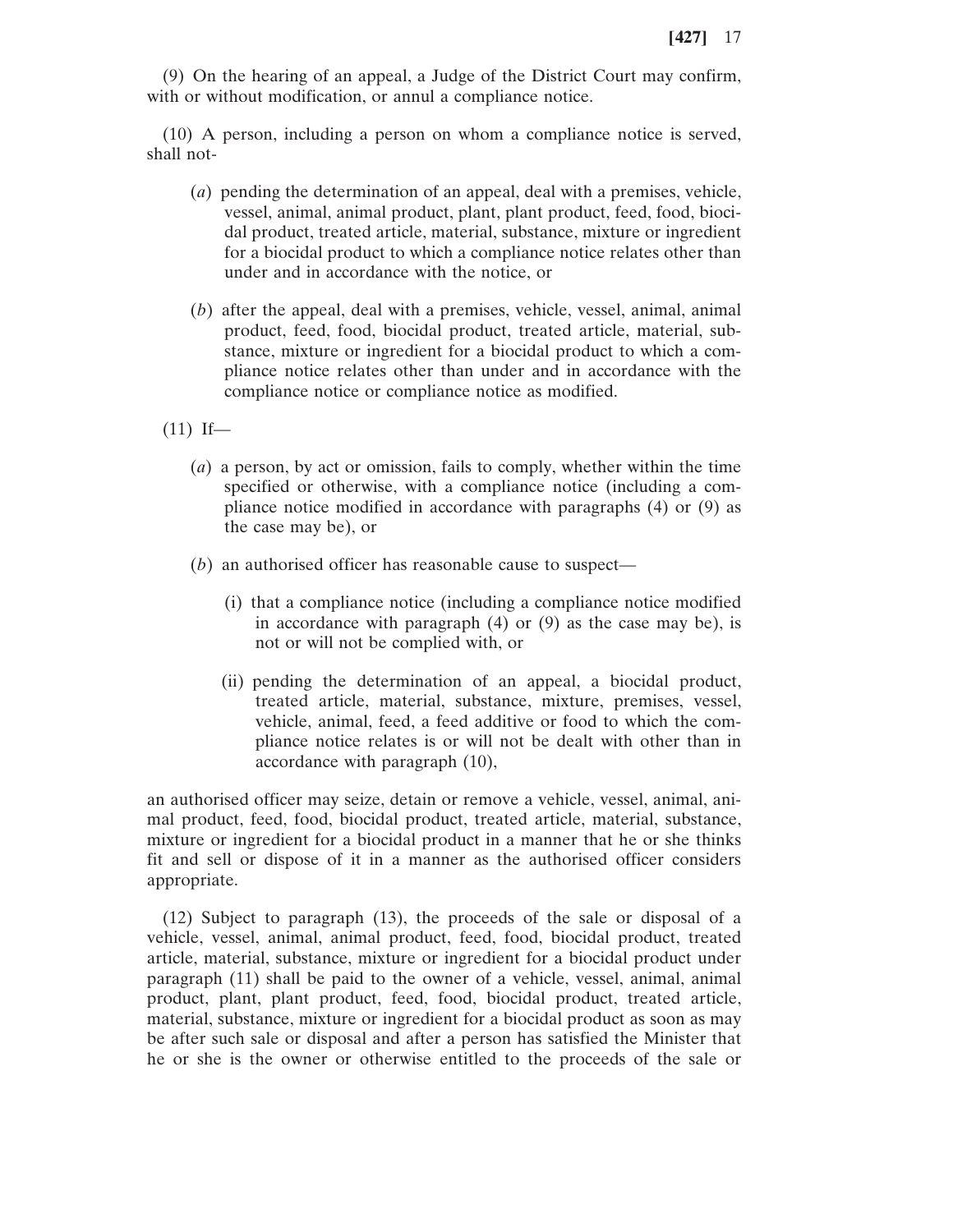disposal of the vehicle, vessel, animal, animal product, feed, food, biocidal product, treated article, material, substance, mixture or ingredient for a biocidal product.

(13) The costs of seizure, sale or disposal of a vehicle, vessel, animal, animal product, feed, food, biocidal product, treated article, material, substance, mixture or ingredient for a biocidal product under this Regulation shall be recoverable by the Minister—

- (*a*) as a simple contract debt in a court of competent jurisdiction, or
- (*b*) by deducting the costs from any sum due by the Minister to a person on whom a notice has been served.

(14) The costs of any action required by a compliance notice shall be borne by the owner of a premises, vehicle, vessel, animal, animal product, feed, food, biocidal product, treated article, material, substance, mixture or ingredient for a biocidal product to which the notice relates.

#### *Service of compliance notice*

30. (1) Subject to paragraph (2), a compliance notice shall be addressed to the person concerned by name and may be served on or given to the person—

- (*a*) by giving a copy to the person, his or her employee, servant or agent, or in the case of a partnership by delivery to any of the partners,
- (*b*) by leaving a copy at the address at which the person ordinarily resides, where he or she carries out business, or, where an address for service has been furnished, at that address,
- (*c*) by sending a copy by post in a prepaid registered letter to the address at which the person ordinarily resides, carries out business, in the case of a body corporate or unincorporated body the registered office of the body or, where an address for service has been furnished, at that address,
- (*d*) by electronic communication,
- (*e*) if the address at which the person ordinarily resides cannot be ascertained by reasonable enquiry and the compliance notice relates to a premises, by delivering a copy to the premises or by affixing a copy in a conspicuous position on or near the premises, or
- (*f*) if the Minister or an authorised officer considers that the immediate giving of a compliance notice is required, by sending a copy, by means of a facsimile machine, to a device or facility for the reception of facsimiles located at the address at which the person ordinarily resides or carries on business or, if an address for the service of notices has been furnished by the person, that address, provided that the sender's facsimile machine generates a message confirming successful transmission of the total number of pages of the notice.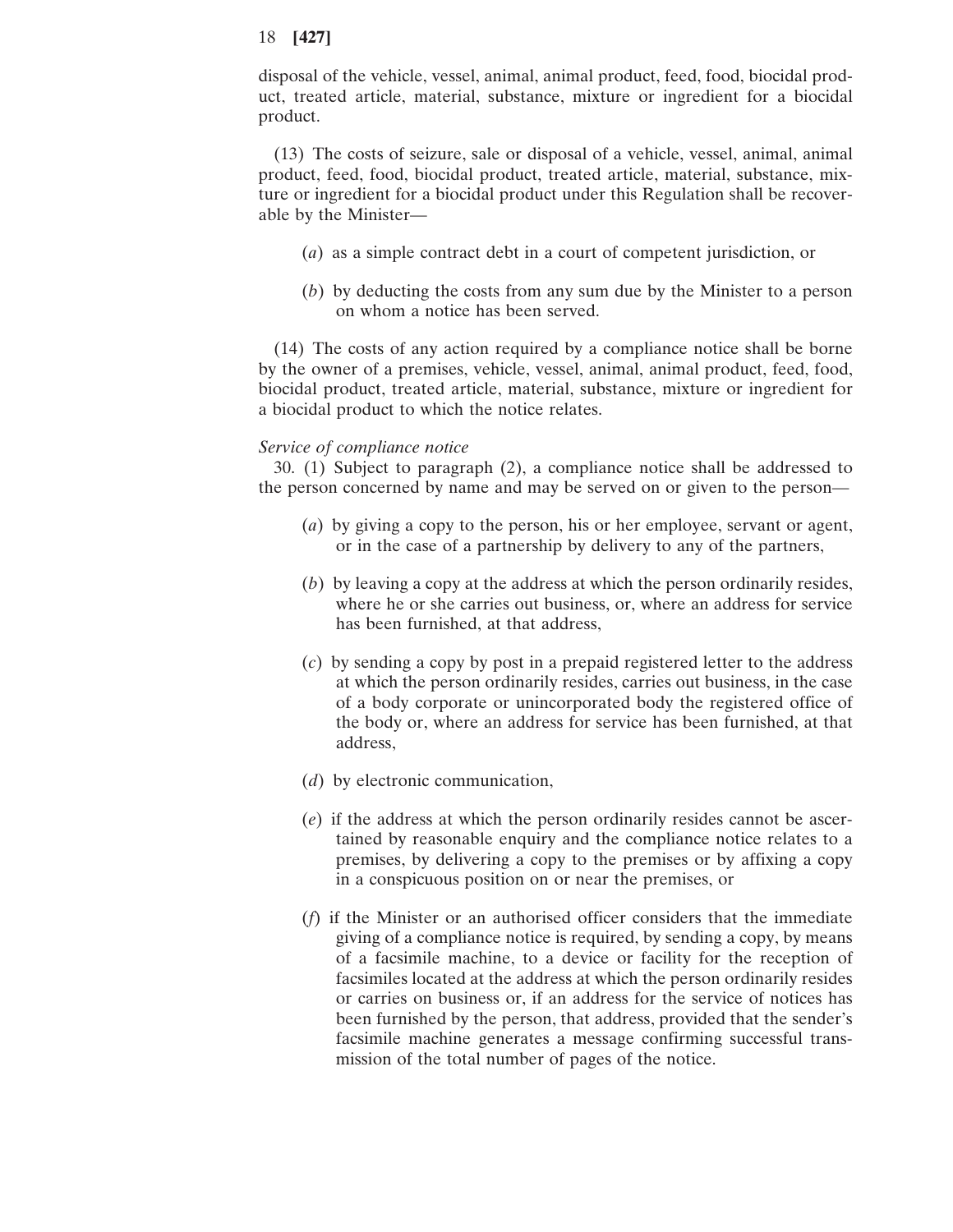(2) If a compliance notice is to be served on or given to a person who is the owner or occupier of a premises and the name of the person cannot be ascertained by reasonable enquiry, it may be addressed to the person by using the words 'the owner' or 'the occupier'.

(3) A person shall not, at any time within 6 months after a compliance notice is affixed under paragraph (2), remove, damage or deface the notice without lawful authority.

(4) For the purposes of this Regulation, a company within the meaning of the Companies Acts is considered to be ordinarily resident at its registered office and every other body corporate or unincorporated body is considered to be ordinarily resident at its principal office or place of business.

### Part 12

### OFFENCES, PROSECUTIONS ETC.

### *Obstruction*

31. (1) A person shall not-

- (*a*) obstruct or impede an authorised officer in the exercise of his or her functions under Regulation 28,
- (*b*) fail, without reasonable cause, to comply with a requirement or direction of an authorised officer under Regulation 28,
- (*c*) in purporting to give information required by an authorised officer for the performance of the officer's functions under these Regulations-
	- (i) make a statement which he or she knows to be false in a material particular or recklessly make a statement which is false in a material particular, or
	- (ii) fail to disclose any material particular, or
- (*d*) aid or abet a contravention of these Regulations or the Biocidal Products Regulation.

### *Offences*

32. (1) A person commits an offence if he or she fails to comply with the Biocidal Products Regulation and in particular—

- (*a*) Chapter II and III of the Biocidal Products Regulation in relation to active substances;
- (*b*) Articles 17, 19, 20, 25, 26, 27, 29, 32, 33, 34, 39, 42 and 43 of the Biocidal Products Regulation, regarding authorisation of a biocidal product;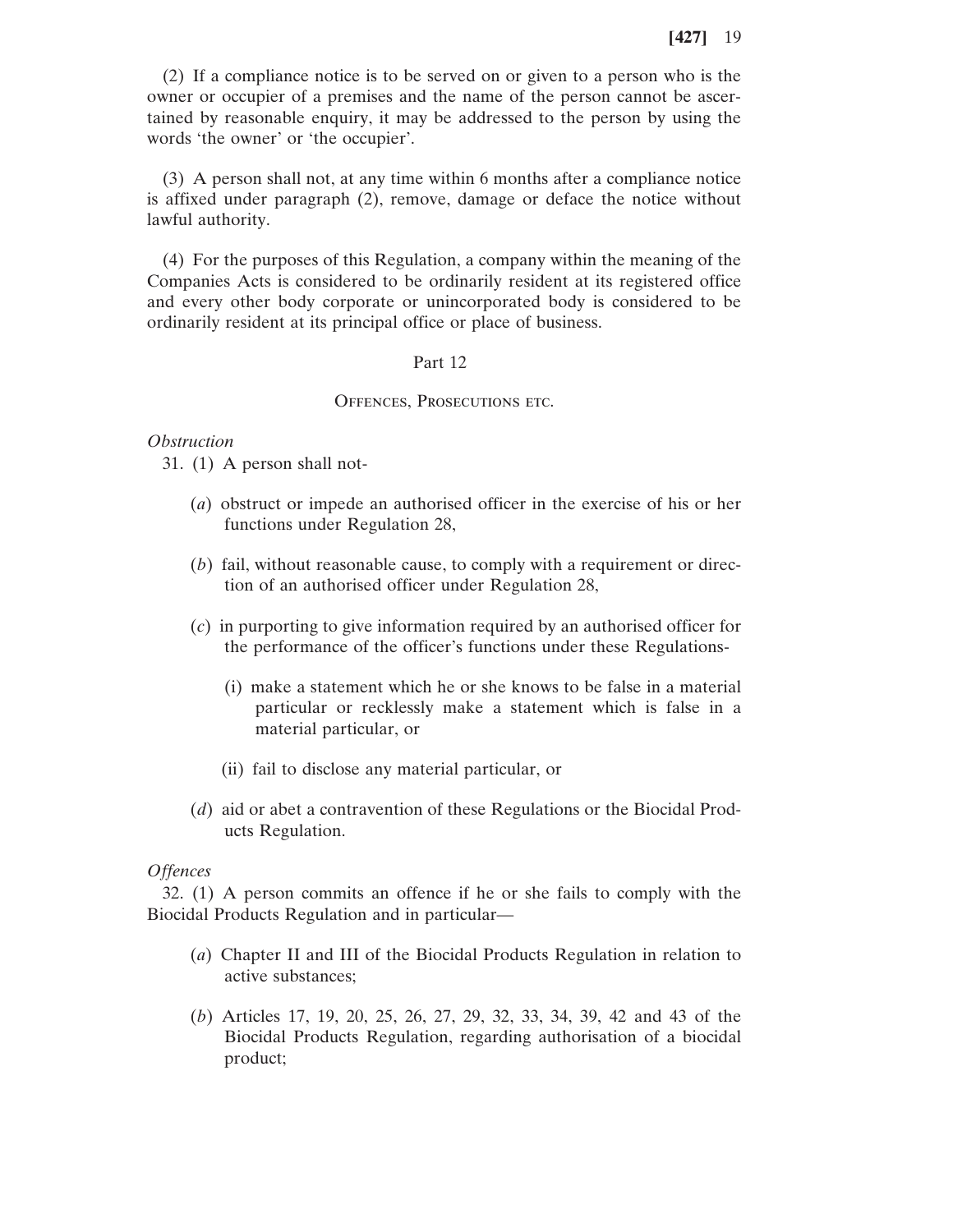- 20 **[427]**
	- (*c*) Articles 31, 45, 48 and Chapter IX of the Biocidal Products Regulation, regarding renewal, withdrawal and amendment of authorisation of a biocidal product;
	- (*d*) Chapter XII of the Biocidal Products Regulation regarding derogations or special cases for authorisation of a biocidal product;
	- (*e*) Article 27, 28, 55 and 56 of the Biocidal Products Regulation, regarding specific conditions for authorisation of a biocidal product;
	- (*f*) Articles 17.5, 37, 47 and Chapter XV of the Biocidal Products Regulation regarding use and information;
	- (*g*) Chapter XIII of the Biocidal Products Regulation regarding treated articles;
	- (*h*) Chapter XIV of the Biocidal Products Regulation regarding data protection and data sharing;
	- (*i*) Articles 69 and 72 of the Biocidal Products Regulation regarding classification, packaging, labelling and advertising of biocidal products;
	- (*j*) Articles 65.2 and 68 of the Biocidal Products Regulation regarding record keeping;
	- (*k*) Chapter XI of the Biocidal Products Regulation regarding technical equivalence;
	- (*l*) Chapter X of the Biocidal Products Regulation regarding parallel trade.

(2) A person commits an offence if he or she fails to comply with Regulation 3, 4, 6, 7, 8, 9, 10, 11, 12, 15, 20, 21, 22, 23, 24, 28, 29, 30 or 31.

(3) A person commits an offence if he or she fails to comply with a condition of—

- (*a*) an authorisation under Regulation 4,
- (*b*) a notification under Regulation 7, 8, 9 or 10, or
- (*c*) a permit under Regulation 12 or 15.
- (4) A person commits an offence if he or she-
	- (*a*) tampers with any biocidal product or treated article so as to procure that any sample of it taken pursuant to these Regulations does not correctly represent the biocidal product or treated article, or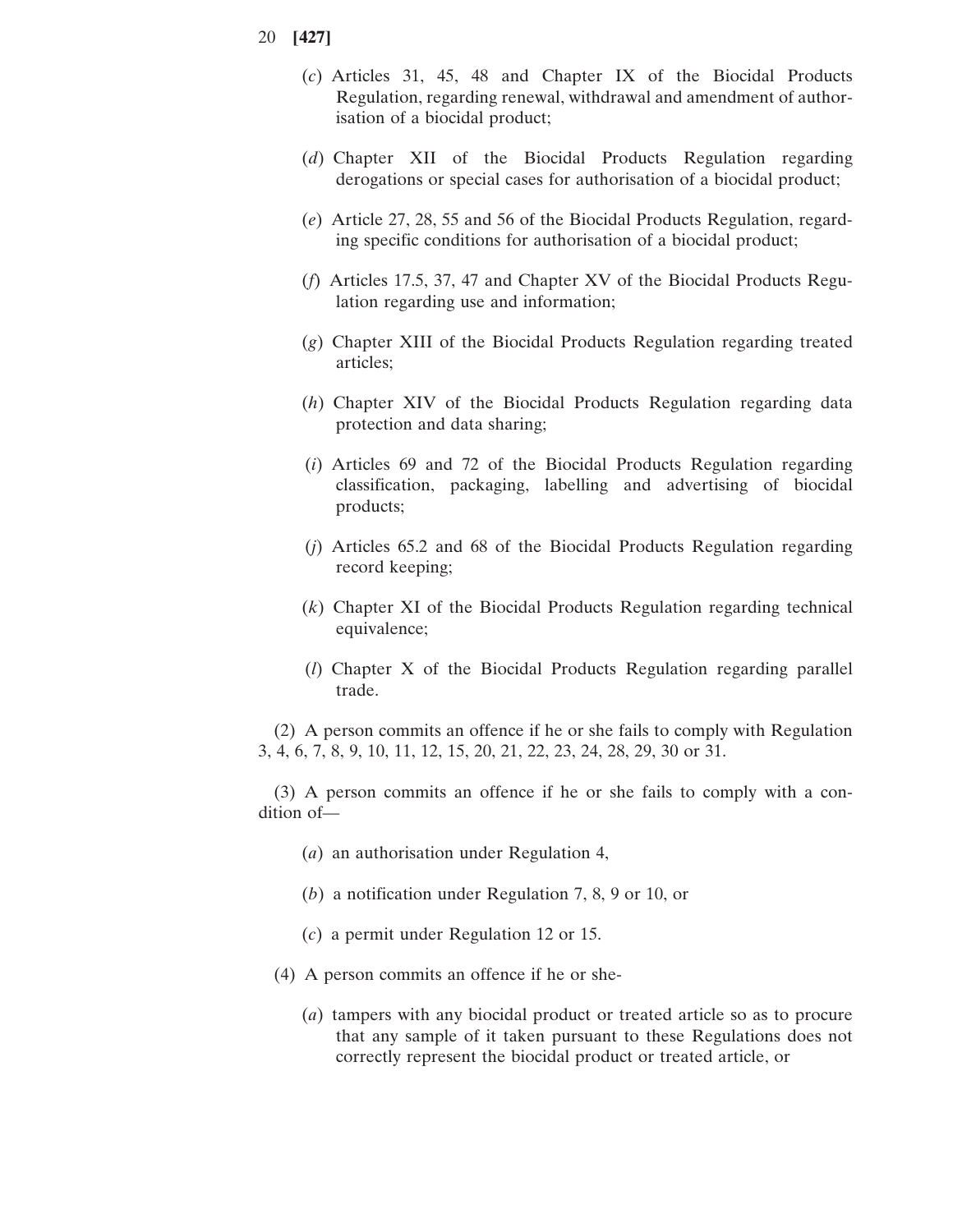- (*b*) tampers with any product or thing so as to procure that any sample of it taken pursuant to these Regulations does not correctly represent the product sampled, or
- (*c*) tampers or interferes with any sample taken pursuant to these Regulations.

(4) A person found guilty of an offence under these Regulations or the Biocidal Products Regulation is liable on conviction to a Class A fine.

### *Prosecutions and specific rules of evidence*

33. (1) Proceedings for an offence under these Regulations may be brought summarily by the Minister.

(2) In proceedings for an offence under these Regulations, evidence that claims have been made that a product—

- (*a*) protects public health, animal health, drinking water, substances, mixtures, materials, articles, equipment, structures, vehicles, products against harmful organisms or prevents the action of such organisms,
- (*b*) influences or exerts a controlling effect on the life processes of target organisms,
- (*c*) preserves articles, substances, mixtures, films or coatings, wood or timber, fibre, masonry or other construction materials, working or cutting fluids, leather, rubber, polymerised materials, liquids used for cooling and processing systems, equipment, structures, human and animal corpses or parts thereof,
- (*d*) destroys all or parts of undesired target organisms or checks, prevents, deters or renders harmless an undesired target organism, or
- (*e*) fulfils one or more of the definitions or descriptions in accordance with Annex V of the Biocidal Products Regulation

shall, until the contrary is shown, be sufficient evidence that it is a biocidal product.

(3) In proceedings for an offence under these Regulations, evidence that claims have been made that a treated article that has been treated with or intentionally incorporates one or more biocidal products—

- (*a*) protects an article, substance or mixture against harmful organisms or prevents the action of such organisms,
- (*b*) influences the life processes of target organisms,
- (*c*) preserves an article, substance or mixture,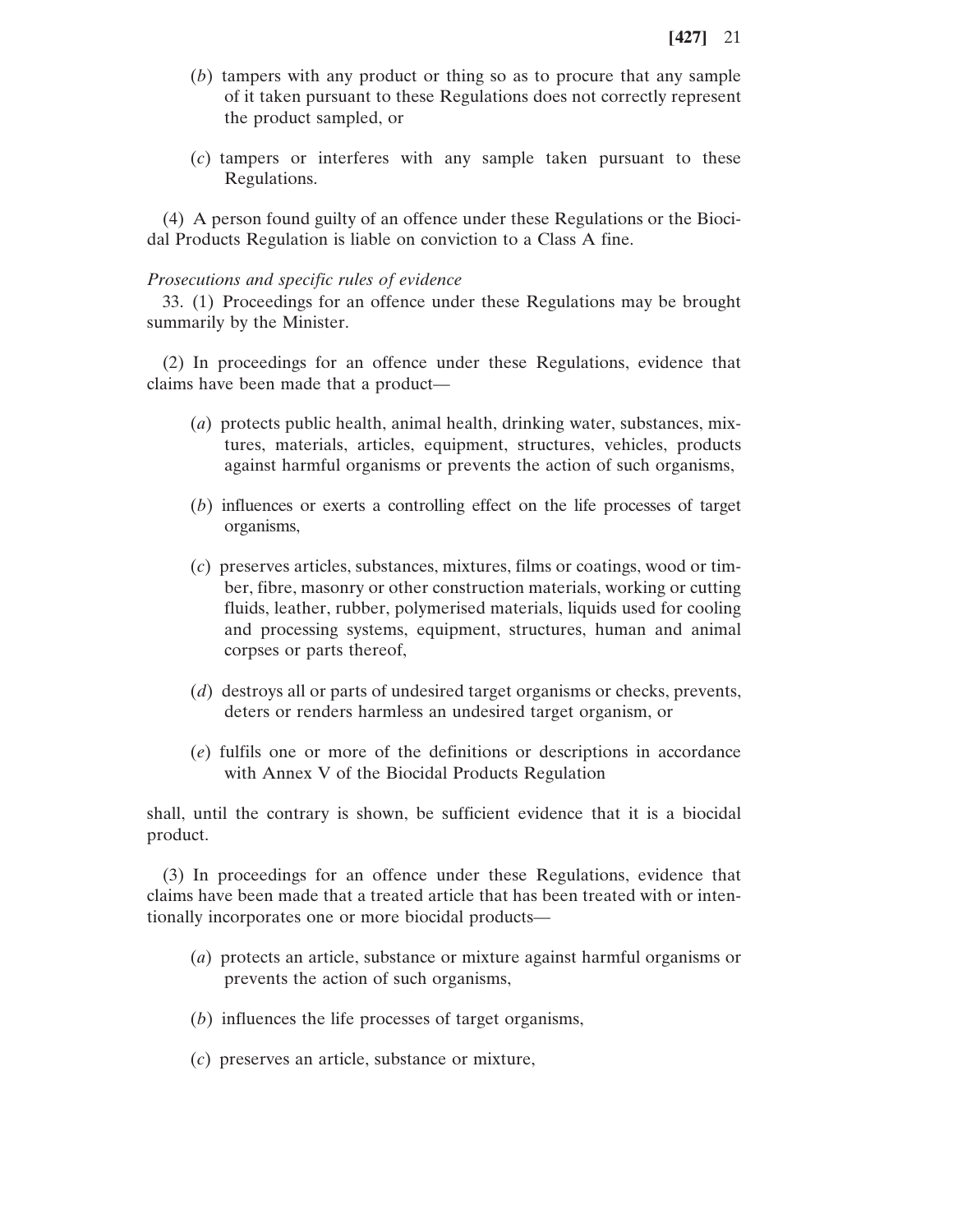- (*d*) destroys all or parts of undesired target organisms or checks or prevents undesired target organisms in an article, substance or mixture, or
- (*e*) is a treated article within the meaning of Article 58 of the Biocidal Products Regulation

shall, until the contrary is shown, be sufficient evidence that it is a treated article.

- (4) In any proceedings for an offence under these Regulations—
	- (*a*) the result of any test, examination or analysis of, or any report on, a sample taken shall not be adduced unless, before the proceedings were instituted, one of the parts into which the sample was divided was left with, delivered to, or sent by registered post to the defendant or his or her agent,
	- (*b*) evidence of the presence of a substance contained in a biocidal product or treated article in or on equipment capable of use for application of the biocidal product, shall be evidence, until the contrary is proved, of the use of the biocidal product by the owner or person in possession of the equipment,
	- (*c*) evidence of the presence of a residue of a substance contained in a biocidal product on agricultural produce, in soil or compost or in or on surfaces or other materials which may have been treated with or exposed to the biocidal product, shall be evidence, until the contrary is proved, of the use of the biocidal product by the owner, occupier or person in possession, as the case may be,
	- (*d*) a certificate showing the results of analysis shall, until the contrary is shown, be sufficient evidence of the facts certified to therein in relation to—
		- (i) the presence in a biocidal product of any active substance, impurity or formulating ingredient and the level of any such presence, or
		- (ii) the presence of a residue of a biocidal product or substance contained in a biocidal product and the level of such residues in any controlled product or thing, and
- a document purporting to be such a certificate shall be such a certificate, or
	- (*e*) the presence of a biocidal product or treated article on any premises (including any stores), shall, until the contrary is shown, be sufficient evidence that the biocidal product or treated article in question is or was being placed on the market or used by the owner and by the occupier of such premises.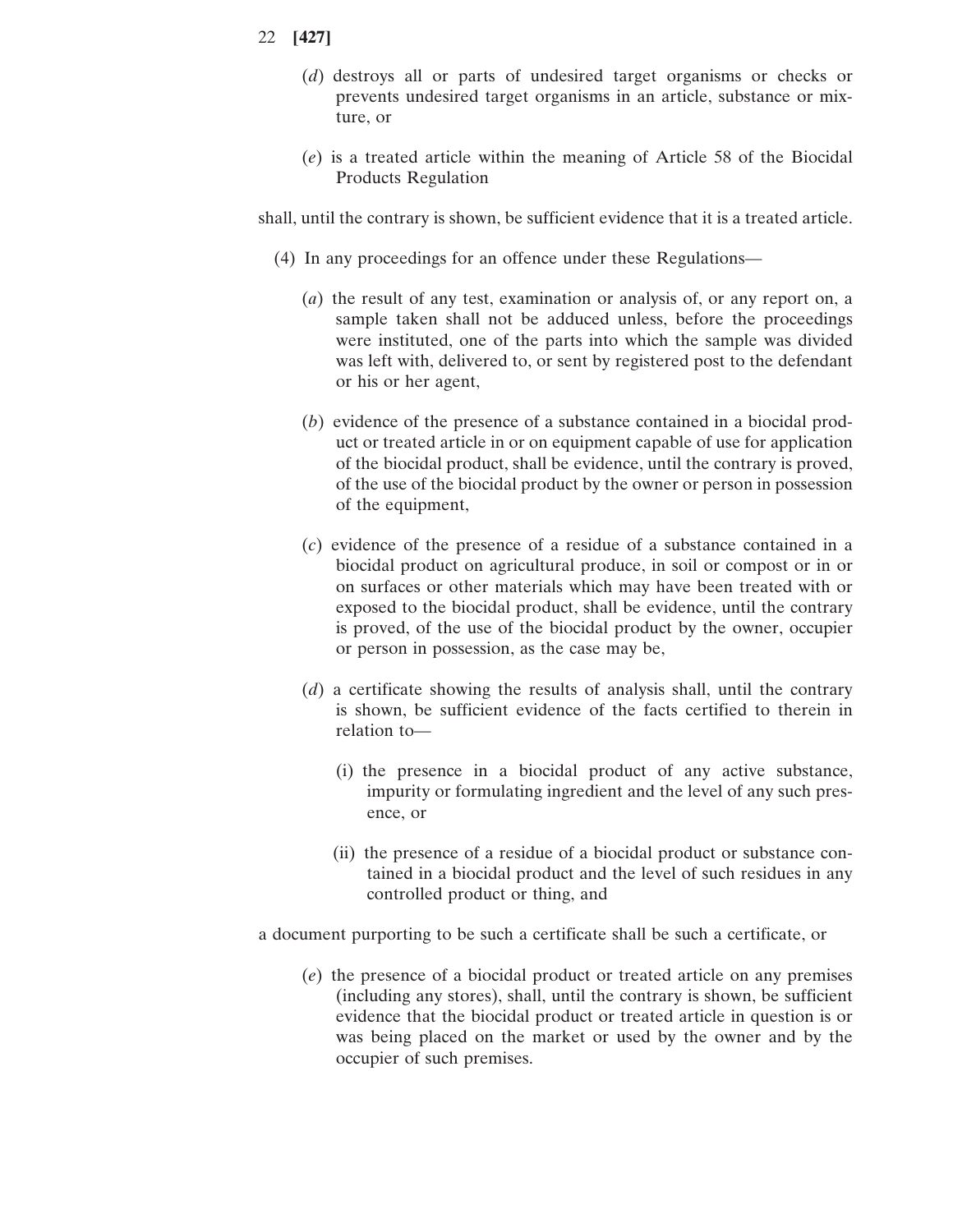# *Fixed Payment Notice*

34. (1) If the Minister has reasonable grounds for suspecting that a person is committing or has committed an offence under these Regulations or the Biocidal Products Regulation, he or she may serve a notice in writing ("fixed payment notice") on that person stating that—

- (*a*) the person is alleged to have committed the offence,
- (*b*) the person may during the period of 28 days from the date of the notice make to the Minister a payment of €250 accompanied by the notice, and
- (*c*) a prosecution in respect of the alleged offence will not be instituted during the period specified in the fixed payment notice and, if the payment specified in the notice is made during that period, no prosecution in respect of the alleged offence will be instituted.
- (2) If a fixed payment notice is given—
	- (*a*) a person to whom the notice applies may, during the period specified in the notice, make to the Minister at the address specified in the notice the payment specified in the notice accompanied by the notice,
	- (*b*) the Minister may receive the payment, issue a receipt for it and retain the money so paid, and any payment so received shall not be recoverable in any circumstances by the person who made it, and
	- (*c*) a prosecution in respect of the alleged offence shall not be instituted in the period specified in the notice, and if the payment so specified is made during that period, no prosecution in respect of the alleged offence will be instituted.

(3) In a prosecution for an offence under these Regulations or the Biocidal Products Regulations, the onus of proving that a payment pursuant to a notice under this Regulation has been made lies on the defendant.

### Part 13

#### **REVOCATION**

# *Application and Saver*

35. (1) The European Communities (Authorization, Placing on the Market, Use and Control of Biocidal Products) Regulations 2001 (S.I. No. 625 of 2001) are revoked.

(2) A biocidal product authorised, registered, notified or permitted to be marketed or to be used under the European Communities (Authorization, Placing on the Market, Use and Control of Biocidal Products) Regulations 2001 shall continue to be so authorised, notified or permitted under the same terms and conditions until other wise determined under Articles 89.2 and 89.3 of the Biocidal Products Regulation.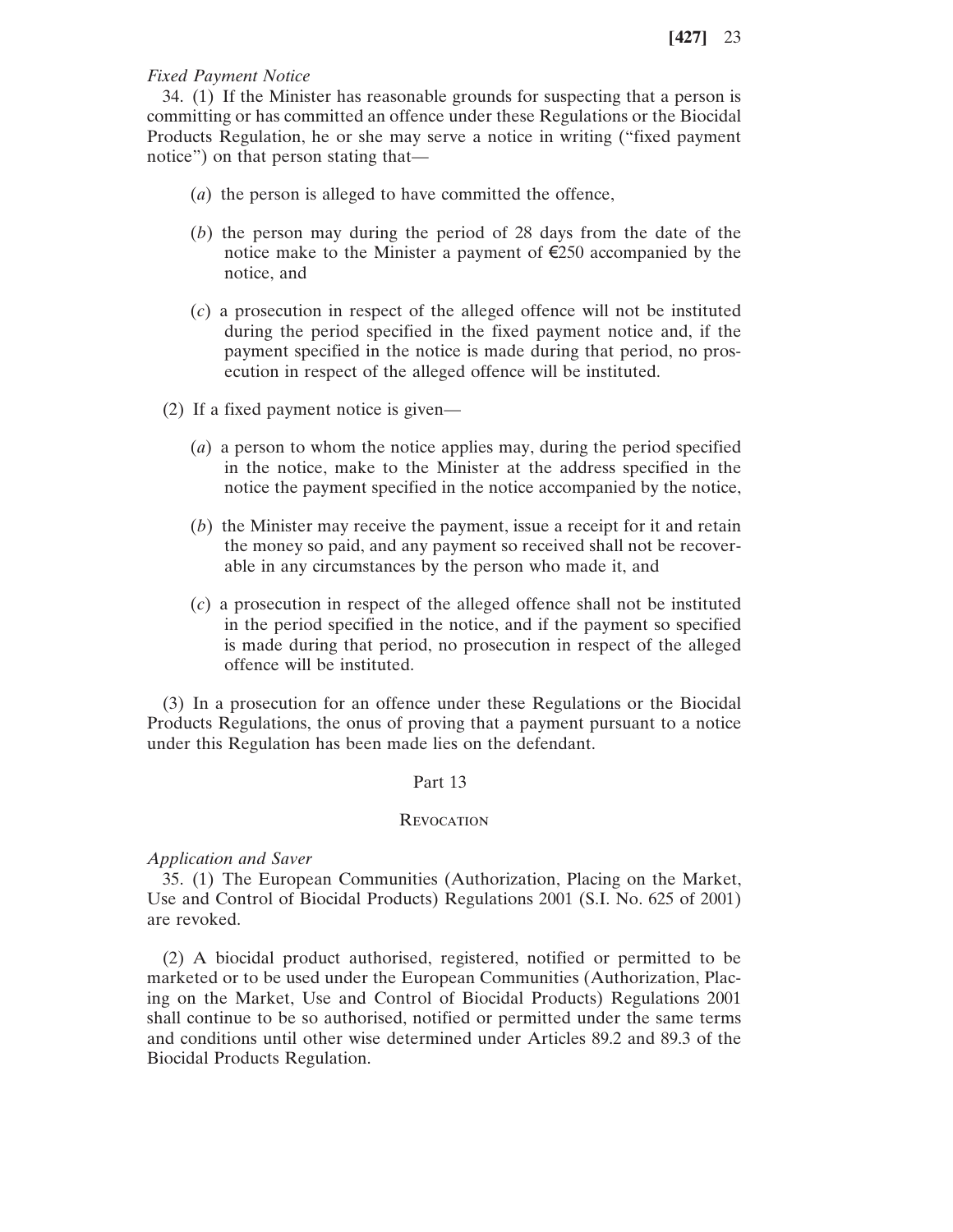(3) Any notice issued under Regulation 38 of the European Communities (Authorization, Placing on the Market, Use and Control of Biocidal Products) Regulations 2001 shall continue in force as though issued under Regulation 29.

(4) Any proceedings issued under Regulation 39 of the European Communities (Authorization, Placing on the Market, Use and Control of Biocidal Products) Regulations 2001 shall continue as if initiated under Regulation 33.

GIVEN under my Official Seal, L.S. 5 November 2013.

> SIMON COVENEY, Minister for Agriculture, Food and the Marine.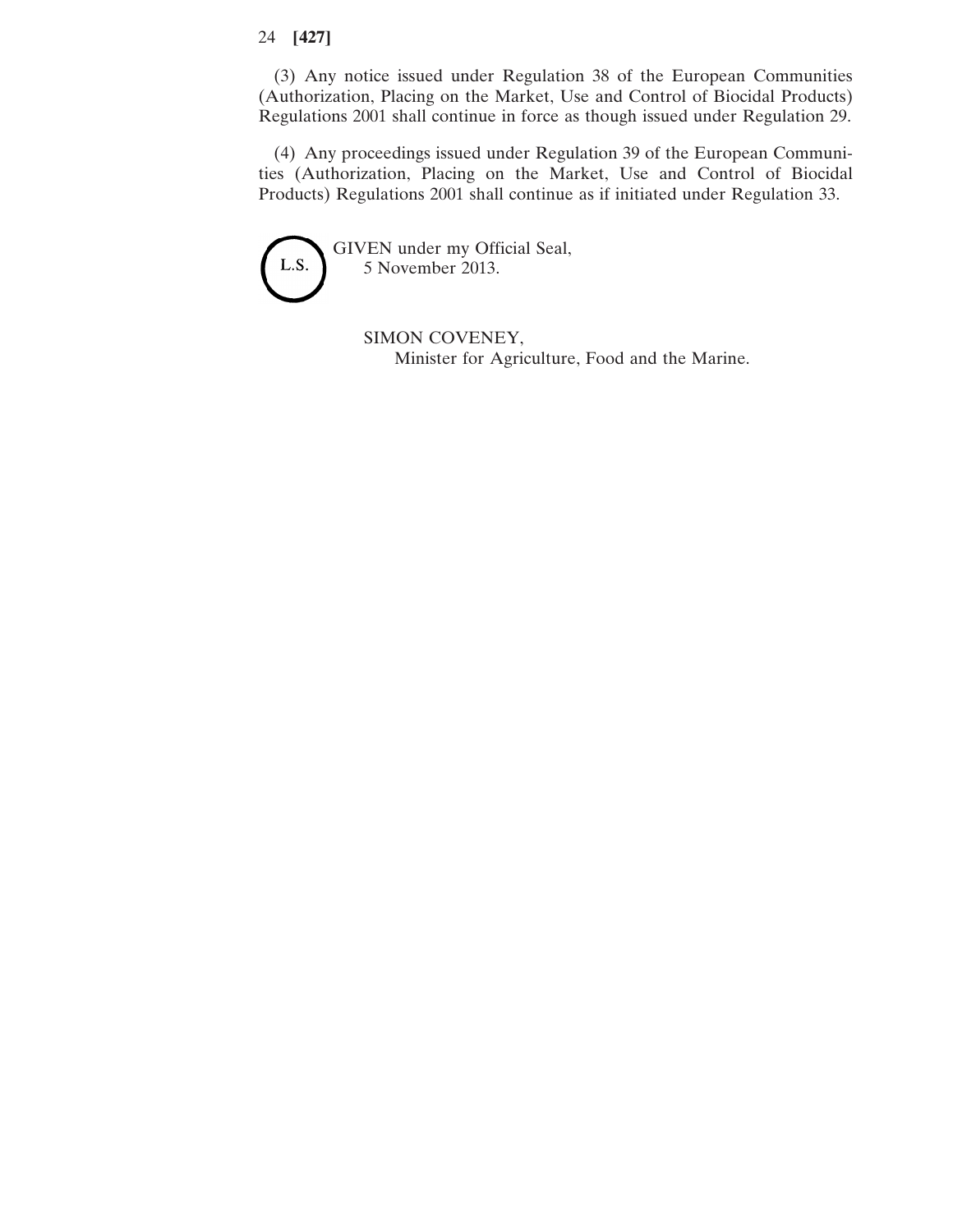# EXPLANATORY NOTE

*(This note is not part of the Instrument and does not purport to be a legal interpretation)*

These Regulations set down the requirements and conditions relating to the authorisation and registration of biocidal products, which must be complied with in relation to the placing of such products on the market and their usage, in accordance with European Parliament and Council Regulation (EU) No. 528/2012.

In addition, these Regulations set down the requirements which must be met for articles treated with biocidal products that are intended to be placed on the market, together with associated enforcement and financial provisions.